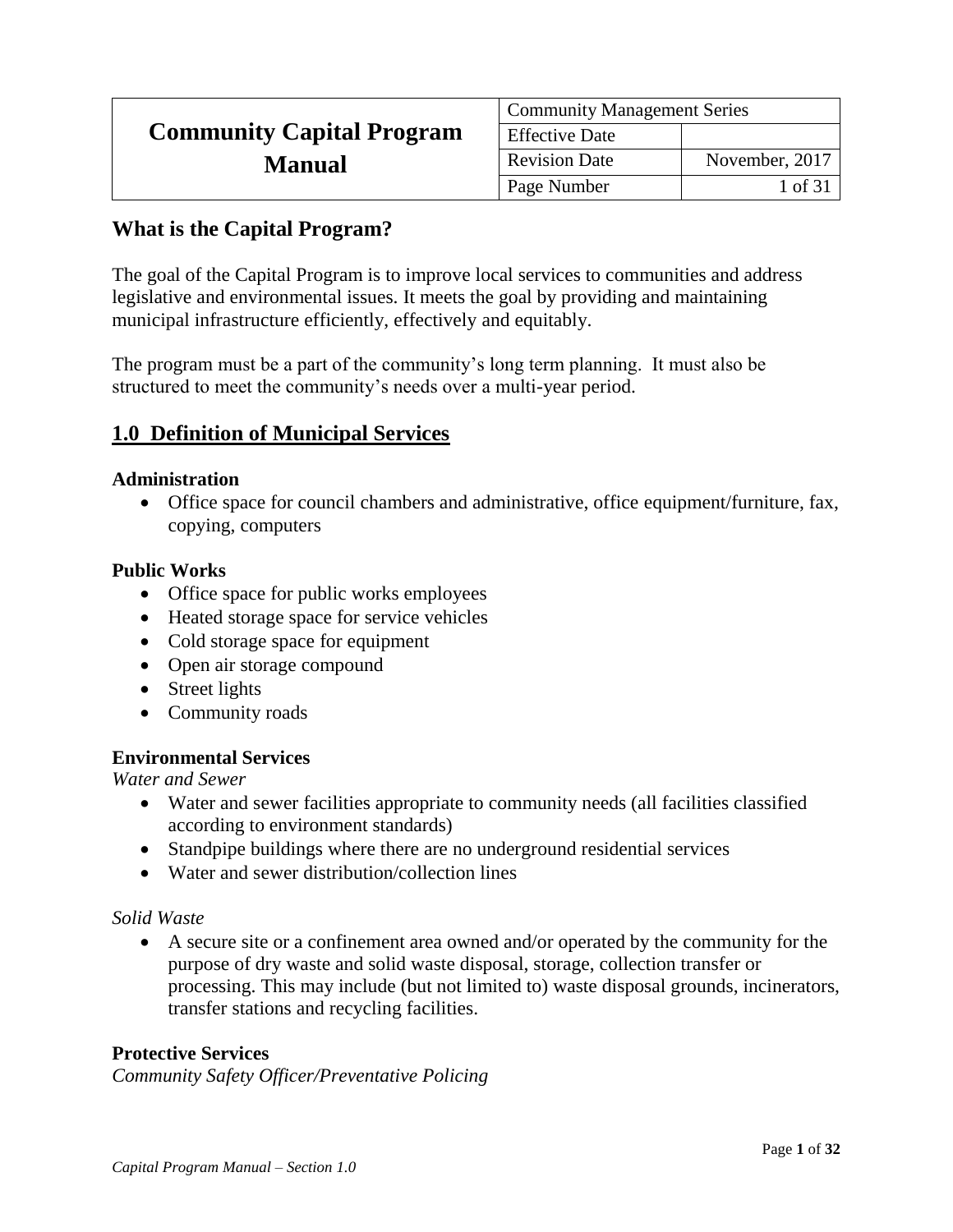Office space for constable, not including lockup or temporary detention facility. *Fire Protection/Prevention* 

- One or two bay fire hall to house fire trucks and/or emergency response vehicles, including ambulances where operated by fire personnel
- Fire equipment storage space
- Classroom/office training area

### **Recreation Services**

- Office space for recreation staff and equipment
- Community hall
- Outdoor open spaces and recreation facilities (ball diamonds, parks, rinks and change houses, etc.)
- Indoor curling rink/arenas

## **Vehicles and Equipment**

- Vehicles required for delivery of municipal service may be considered (where no viable alternative available for hiring service from private sector or other institutions)
- Where the use of the vehicle is not deemed critical, the cost benefits to be considered over the depreciated life of the vehicle, whereas critical needs are to be assessed on a critical event basis
- Anticipated use of the vehicle should meet critical needs of the community that cannot be achieved by alternative equipment, labour or hiring for vehicles with multiple uses or alternative uses, alternatives that may meet critical needs, and accessories/attachments that meet critical needs are to be considered
- Fire and emergency vehicles as recommended under the program for the community
- Vehicles must be operated by qualified personnel with appropriate operator certificates

# **1.1 Overview of the Delivery Process**

Capital projects may be delivered by three different methods:

- Community Delivery
- Departmental Delivery
- Joint Delivery a combination of community and department

Indigenous and Northern Relations (INR) encourages community councils to deliver as many community capital projects as possible. Administering projects locally allows for more autonomy and control.

For successful projects, departmental employees and community councils must understand the three methods of project delivery and the responsibilities of the parties concerned. The following guideline provides information to departmental employees, community councils and their employees for capital project planning and delivery.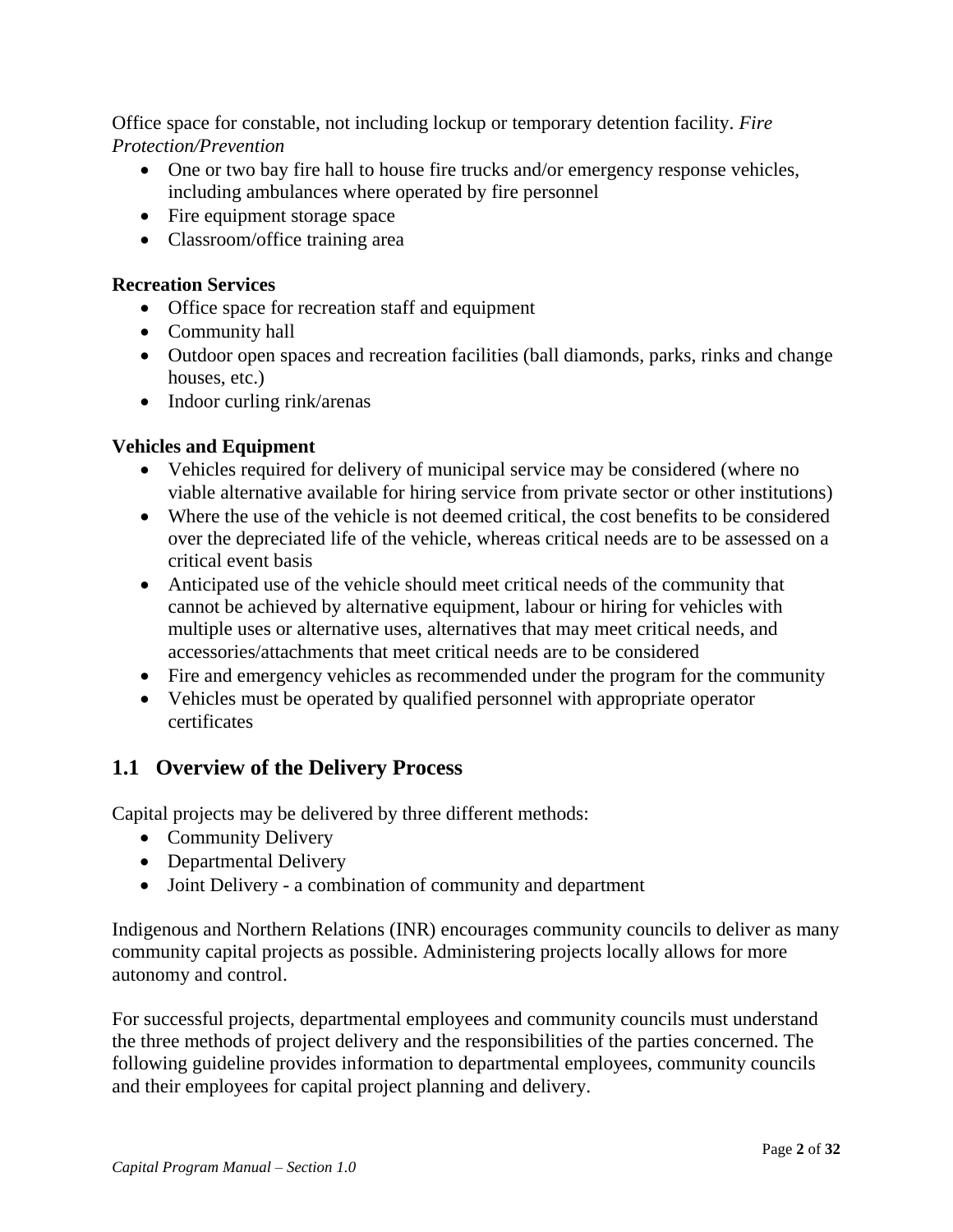## **2.0 Planning**

Planning is the first step in every project. Communities identify their needs to the department in the form of a five-year capital plan and capital project applications.

The capital project application should be completed in detail, including identification of the work to be completed, justification for the project, required material, labour, equipment and an estimate of the project cost.

Planning begins with a **needs assessment** in the community in November of each year. This process identifies the requirements resulting from legislation, maintenance of existing infrastructure and other justified municipal infrastructure and equipment.

Based on the needs assessment, the five-year plan for infrastructure should be developed or updated annually. Requirements must be in order of priority. Consider legal, environmental and safe work responsibilities when prioritizing. Communities should consult other interested parties (for example, housing authorities, First Nations, adjoining communities, other government departments) to share their plans with the community. This will enable communities to co-ordinate projects and in some instances, share the costs. Other funding sources can also be accessed such as Community Places Program or Green Team for example.

This process allows time for technical input, drafting business plans, project justification, estimates, drawings and site investigations. Review annual infrastructure audits to identify infrastructure in need of major repairs or replacement. Infrastructure audits should be attached to all capital applications. Review previous unsuccessful capital applications along with departmental comments or justification for not recommending the application. Identify the previous application's shortfalls and address them in the new application. Plans will identify and determine projected operation and maintenance (O&M) costs. Cost recovery from user contributions should be investigated and any necessary agreements put into place.

> **Better planned projects prevent delays and ensure successful, efficient and effective project delivery.**

### **2.1 Departmental Employees' Involvement in Planning**

Planning is the initial step in which departmental employees become involved. Technical assistance is available from the department throughout the planning process.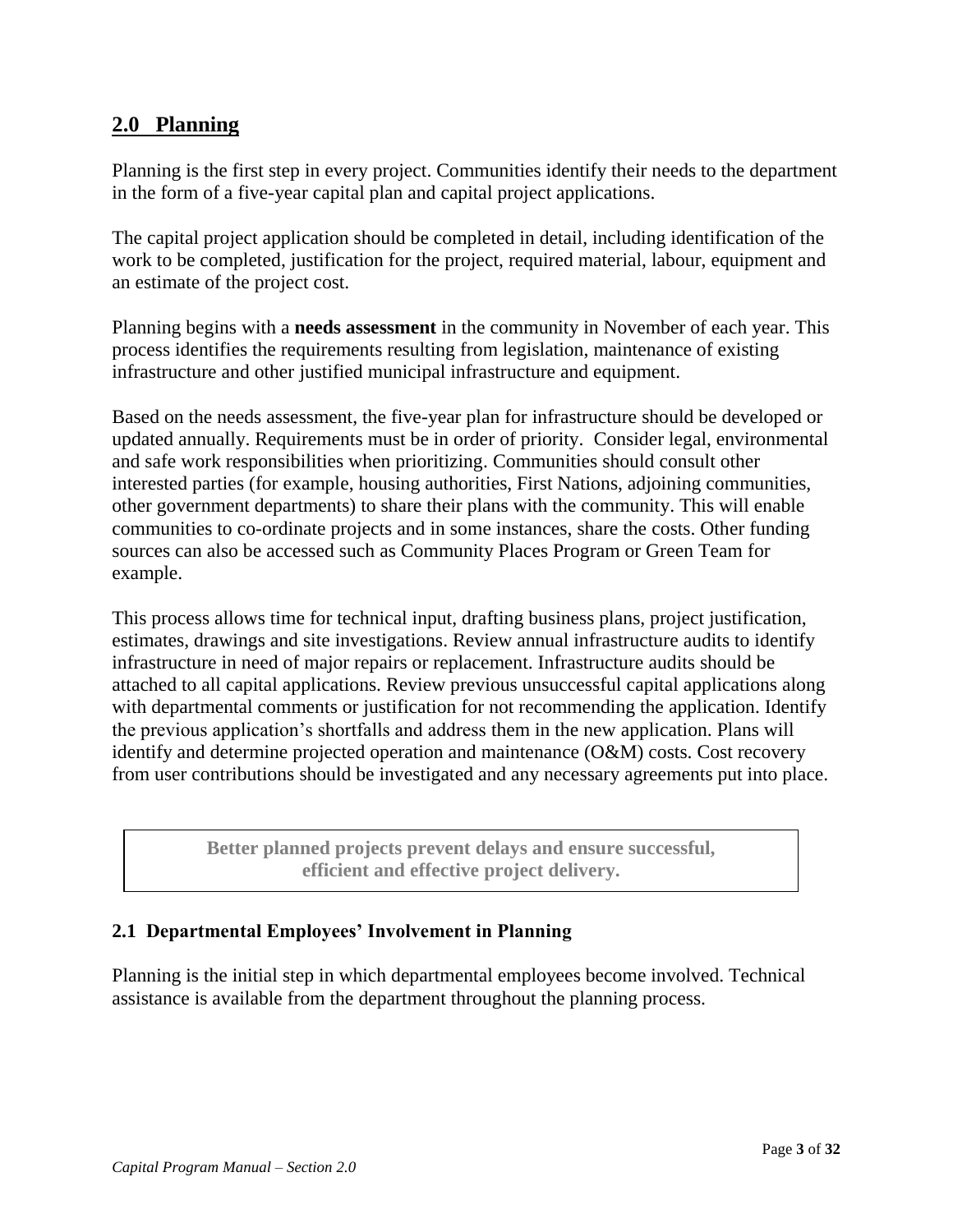The need for technical assistance may come as a request by the community, from monitoring council's activities or through a capital application.

Departmental staff provide communities with comments or reasoning for not recommending the previous application(s).

Some projects, such as water and sewer facilities, fire fighting and emergency facilities, **must** be referred to the Manager of Technical Engineering or Environmental Services for engineering and design. They are typically delivered by the department unless the project is joint delivered.

Technical assistance can be requested at any time of the year. If extensive or more complex services are required, the technical and public works consultant will arrange for assistance through the Manager of Technical Engineering or Environmental Services.

## **2.2 Capital Planning**

Typically, the technical and public works/environmental services consultant takes the lead role in assisting councils with capital planning. However, all staff and councils should plan infrastructure requirements at least one year in advance. The five-year plans identify community priorities and should be reviewed annually.

> **Department Staff are available to assist councils throughout the planning and delivery process.**

### **2.2.1 Five-Year Planning**

| <b>Council Prepares Five-Year Plan</b> |         |         |         |         |         |                    |
|----------------------------------------|---------|---------|---------|---------|---------|--------------------|
| Project                                | 2013/14 | 2014/15 | 2015/16 | 2016/17 | 2017/18 | <b>Comments</b>    |
| Road Upgrade                           | 10,000  | 50,000  |         |         |         |                    |
| One Ton Truck                          |         | 25,000  |         |         |         | Reserve \$5,000 in |
| Replacement                            |         |         |         |         |         | 2014/15            |
| <b>Tractor for WDS</b>                 |         |         | 50,000  |         |         |                    |
| Subdivision Survey                     |         |         | 20,000  |         |         |                    |
| <b>Subdivision Clearing</b>            |         |         |         | 25,000  |         |                    |
| <b>Subdivision Road Base</b>           |         |         |         | 40,000  |         |                    |
| Computer Equipment                     |         |         |         |         |         | $$5,000$ in future |
| Replacement                            |         |         |         |         |         |                    |
| Fire Truck                             |         |         |         |         |         | When sufficient in |
| Replacement                            |         |         |         |         |         | reserves           |
| <b>TOTAL</b>                           | 10,000  | 75,000  | 70,000  | 65,000  |         |                    |

#### **Typical 5 Year Community Capital Management Plan**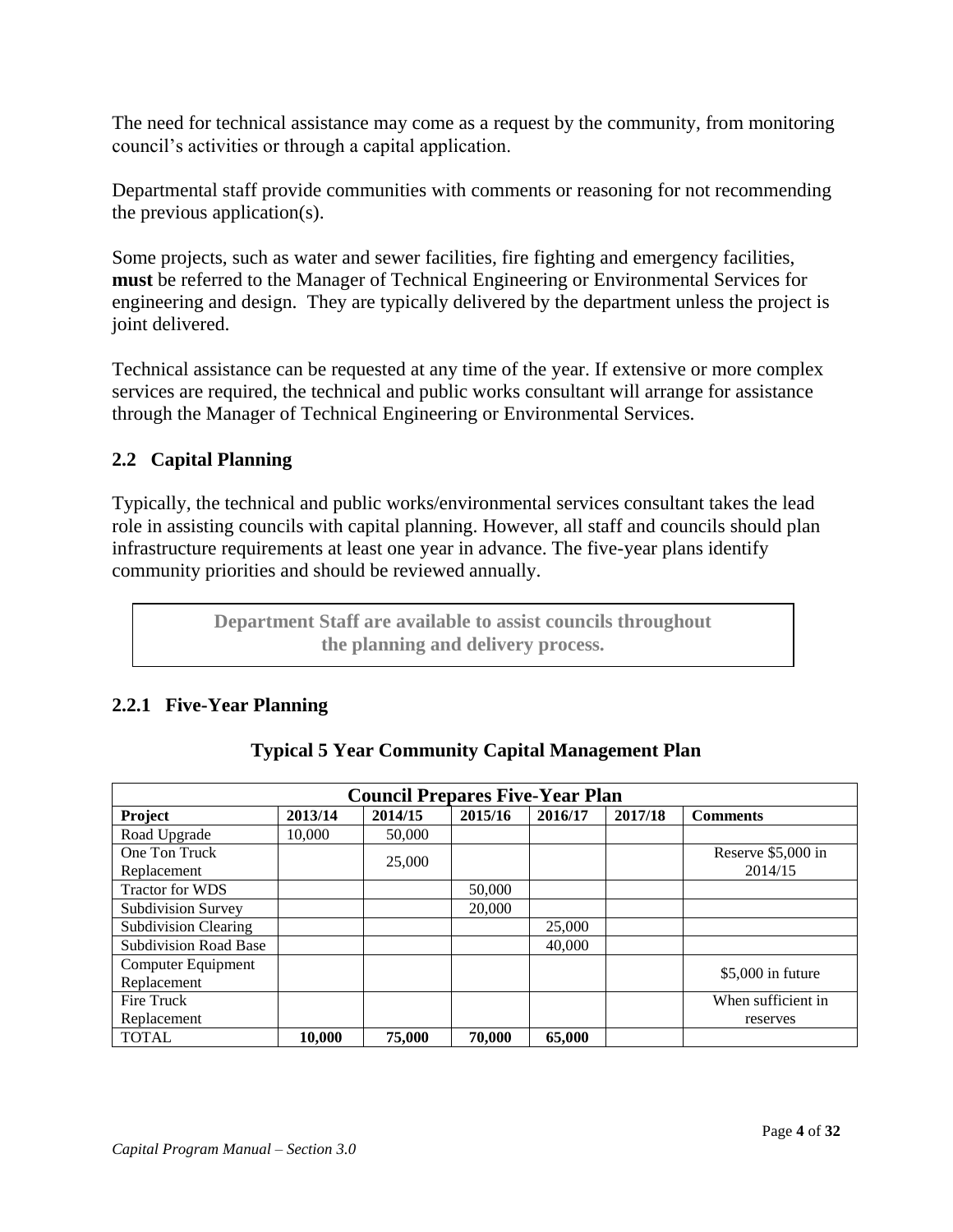### **Council Considers All Community Needs and Priorities**

In preparing capital applications, consultants should encourage councils to explore all options while preparing estimates of capital and operating costs.

Communities should consult other interested parties (housing authorities, First Nations, adjoining communities, other government departments, etc.) to share their plans with the community.

Larger projects, such as sewer/water, may need to be phased in over several years to allow for adequate planning which include project design, plans, phasing delivery and the best use of funds.

In completing a capital project application, councils are encouraged to administer the delivery of the project where capability exists:

- Sound financial administration
- Project management
- Supervisory resources
- Experience and knowledge related to the project

### **2.3 Project Criteria**

The following criteria are used throughout the entire process, ranging from five-year planning, preparing the application, planning and screening, right through to the project close out.

The criteria are listed by priority:

- Legislative requirements for:
	- Water (Canadian Drinking Water Standards as adopted by Manitoba Conservation and Water Stewardship – Office of Drinking Water along with Manitoba regulations)
	- Wastewater/Solid Waste (Manitoba regulations)
	- Building Codes/Standards and Safety Standards (Health and Safety)
- Maintenance of existing standards of service (vehicle replacement, building upgrades, road repairs, etc.)
- Other justified municipal infrastructure and equipment (new municipal infrastructure that does not currently exist in the community)
- Project must be included in community's current five-year plans

#### **2.4 Applying for Projects**

Five-year plans identify required capital projects. Regional office staff meet in September of each year. Councils should apply for projects for one fiscal year at a time (for example, the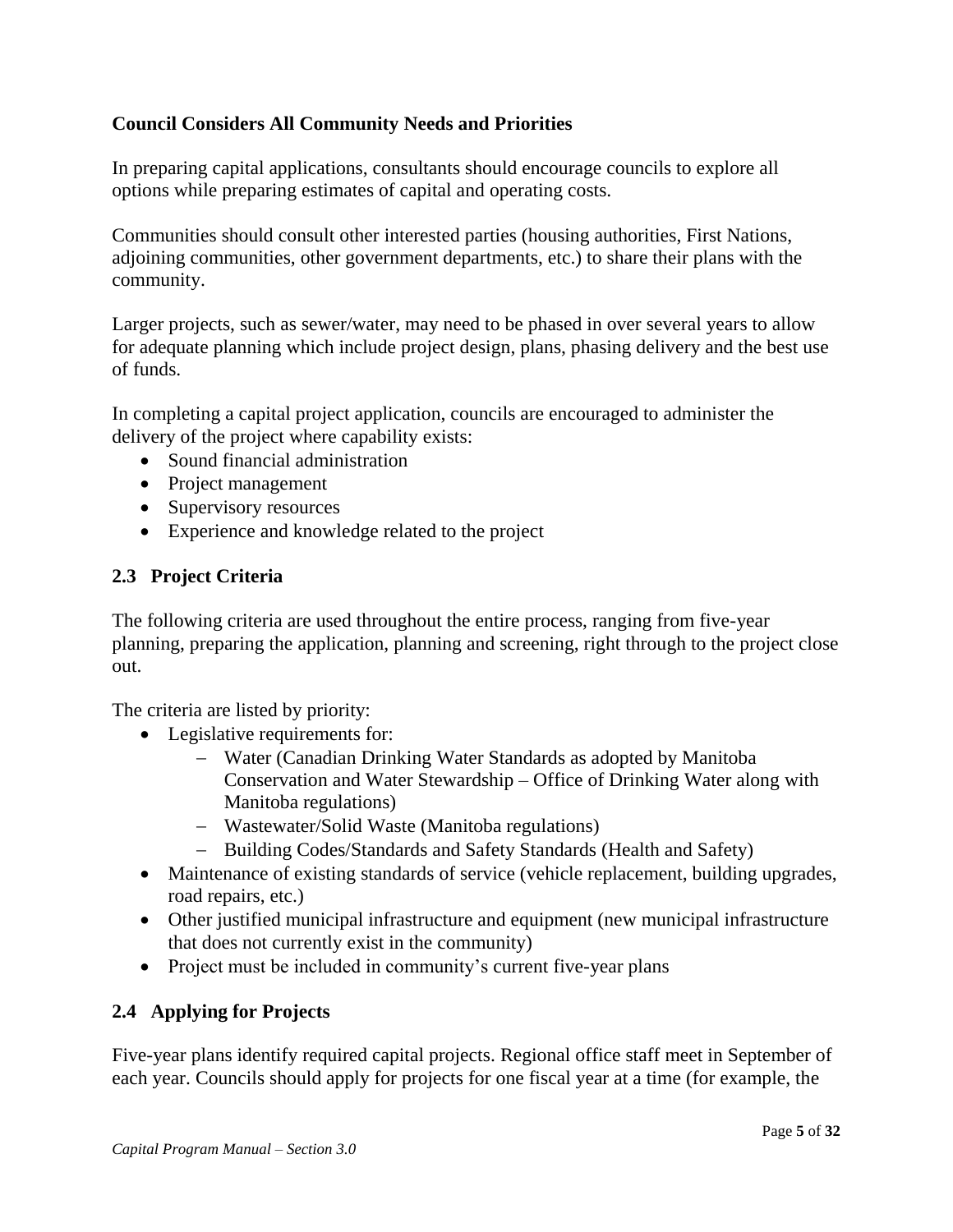2014/15 applications will be reviewed for delivery in 2015/16). Application for first intake is the **first Monday in May.**

Council must have applications submitted by this date in order to make application for the current fiscal year. No additional applications will be accepted after this date.

Councils must ensure that they have met the criteria, included backup documentation, proper justification and estimates when preparing the application. The project must provide a municipal service to the residents.

Local municipal services include projects found in the **Definition of Municipal Services**  section of this manual.

A revised capital approval process was developed andpresented in September 2009. The capital process remains as is with the exception of the following:

- An annual inflation allowance should be calculated and added to infrastructure, engineering and design estimates and quotations. Capital applications should show a 5-year projection of the inflation of costs so the regional officesees a more realistic amount. The contingency rate is determined by the Managers of Technical and Public Works and Environmental Services annually in February. Please contact your regional office for confirmation of the current rate.
	- o For example, with a 7% annual inflation rate and if the quote comes in for \$10,000.00 in 2009, a table should be included to say the project will cost \$10,500.00 in 2010; \$11,025.00 in 2011, \$11.500.25 in 2012, etc.
- All capital projects associated with construction and design must have a contingency allowance included in the cost estimate for all infrastructure and engineering and design. The contingency rate is determined by the Managers of Technical and Public Works and Environmental Services annually in February. Please contact your regional office for confirmation of the current rate.

Some questions to ask are:

- How critical is the project? Is it a possible life-safety situation?
- Is this an environmental requirement?
- Is there a legal liability?
- Is there a prior commitment? Please note a reserve fund allocation is not considered a prior commitment.
- Is the sustainability planned for? Are the O&M costs recoverable?
- Will this be more efficient for the community?
- Can the service be shared/acquired another way?
- Is this a requirement for growth and development?
- Is the community prepared to provide the service after completion? Are there training requirements?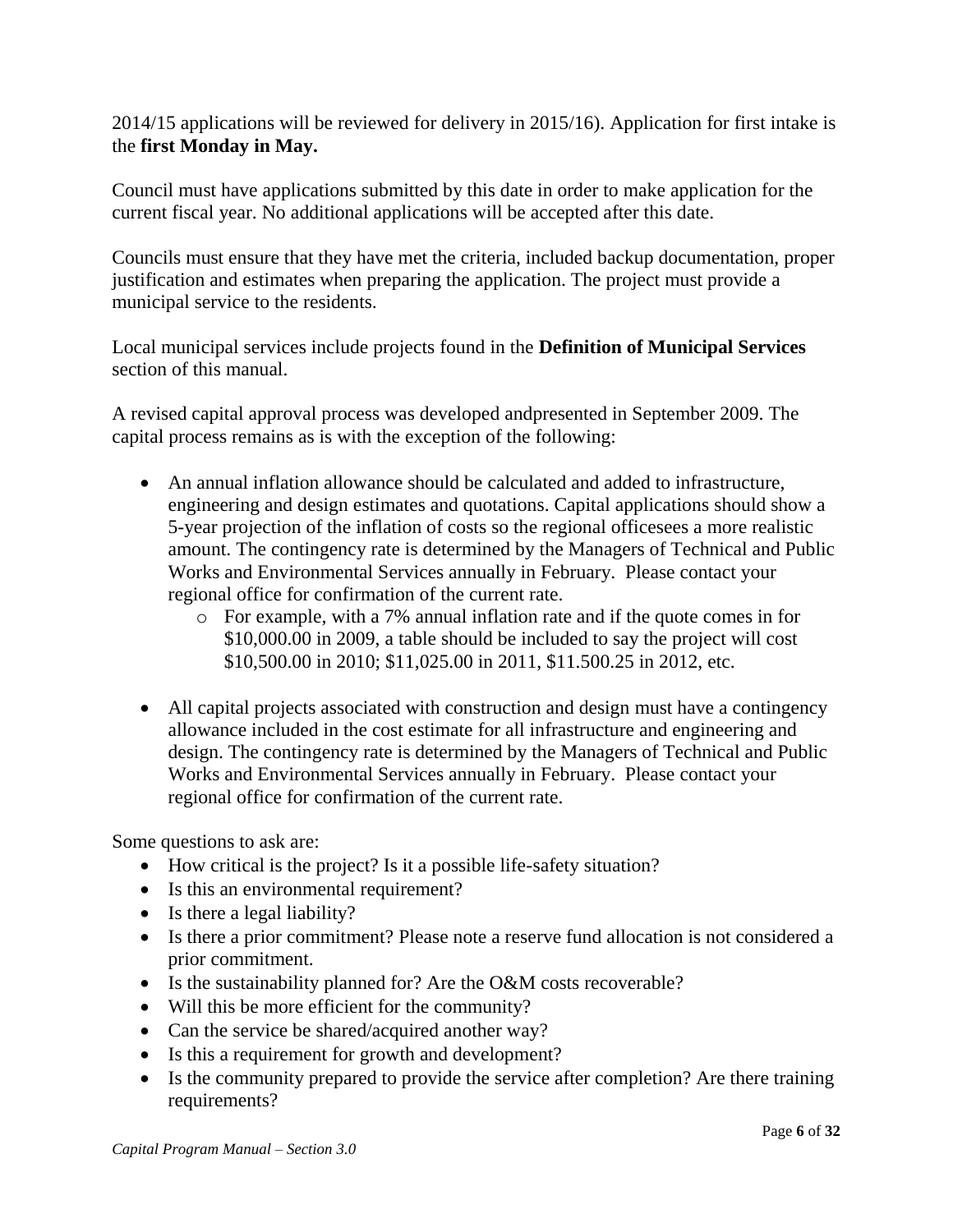- Will the new infrastructure require a higher level of operator certification?
- Is there an internal report or requirement from an outside agency identifying a need for this project (for example, monitoring report)?
- Will this project serve more than one community? Ensure a letter of support is attached from the listed community.
- Are estimates up-to-date and accurate?
- Has all the information been provided? Are all the questions answered in the application?
- Is there a community contribution to the project?
- Is a business plan required? Note: New infrastructure not identified in the Definition of Municipal Services or vehicles not identified in the Vehicle Replacement Guidelines require a business case.

The first intake of completed capital applications must be submitted by the **first Monday in May** to allow time for:

- Review of applications by technical staff consultants
- Assisting communities if more project details are required
- Confirming the accuracy of estimates and costs
- Assessing the application's feasibility
- Identifying operational costs

### **2.5 Reviewing Applications**

In May, the regional offices review or pre-screens the applications and provide feedback on how to strengthen the application by making changes and/or providing required (mandatory) or additional information. Applications are to be returned to communities with correspondence identifying what can be done to improve the application, should improvement be required; a deadline for resubmission (July 31) is identified in that correspondence.

Project applications will be screened in August to ensure that all the necessary information is available. Only complete project applications will be forwarded to the board in September.

#### **2.6 Notice of Application Approval**

Council will be notified in January, pending provincial budget approval of recommended projects, so arrangements for one of the three forms of delivery can be made:

- Community delivery
- Departmental delivery
- Joint delivery (community with departmental assistance)

Additional information can be found in the Local Government Manual of Policies and Procedures, Policy F8, Capital Program.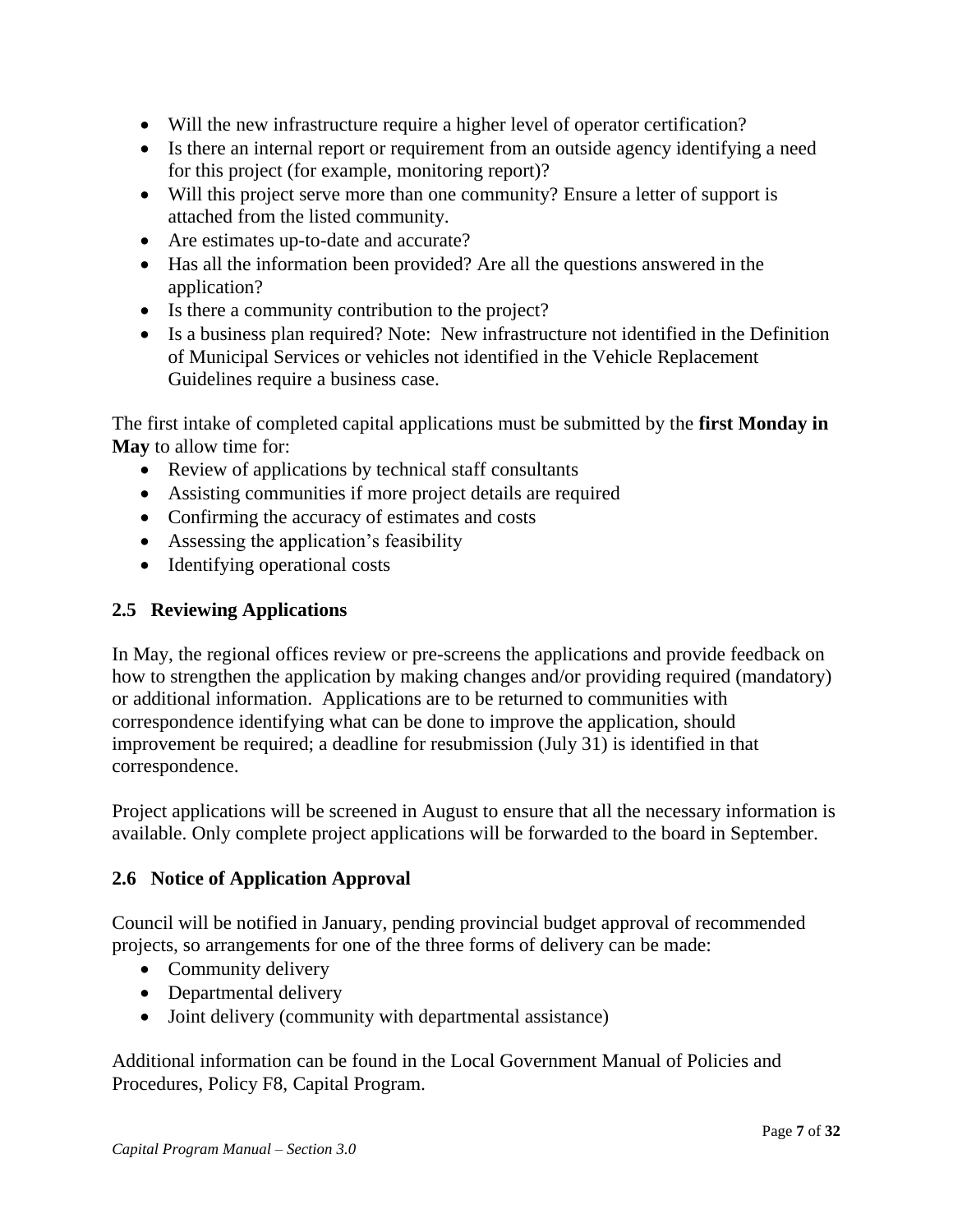This policy includes the Capital Project Application, the Project Assessment Form, Capital Process Flowchart, Financial Summary Sheet and Checklist.

# **3.0 Project Pre-Delivery**

### **3.1 Communication**

Although communities are advised of project recommendations, communities must wait to be advised by the department for appropriate approvals. This typically occurs in April of each year.

Depending on available resources and capacity, councils are encouraged to administer capital projects. Where a community does not have the available resources or capability, the project may be delivered:

- By the department
- Jointly by the community and the department

The department will review and advise on the best delivery options.

**The minister, through the department, intends to prepare and encourage community councils to deliver as many projects as feasible.**

The key to the delivery of a successful project is good communication. Regardless of which delivery method is chosen, all interested parties must be kept informed on activities. Followups with written progress reports and meetings must be provided.

The regional office should initiate a meeting with council to discuss the method of project delivery. The consultant attends to discuss:

- The scope of the project
- Community administration of the project
- Completion of a letter of understanding (LOU)
- Specific conditions of project delivery
- The Aboriginal Procurement Initiative (API)

The **Letter of Understanding (LOU)** is a key communication tool. It identifies who is responsible for certain actions. Attached to it is an outline of both general and specific project delivery conditions as well as specific responsibilities of departmental employees and the community.

 $\triangleright$  See the Local Government Manual of Policies and Procedures, Policy G5 -Contracting of Community Capital Projects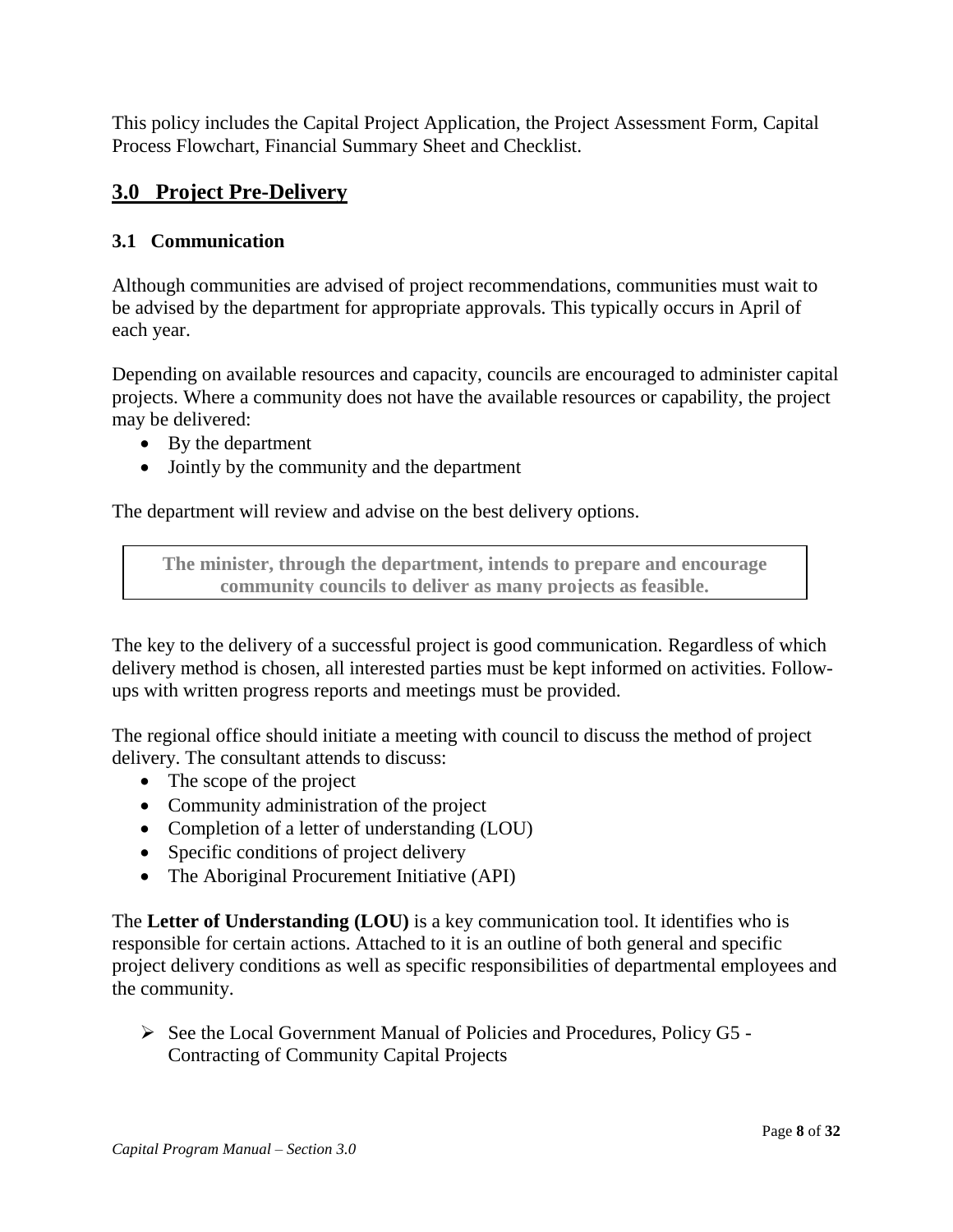## **3.2 Project Contact Person & Community Project Supervisor**

At the initial meeting with council, the need for a project contact and community project supervisor are discussed.

A project contact person is typically a technical and public works consultant appointed by the department to monitor a project being delivered by the community.

Council must ensure the costs associated with a local project contact person/supervisor (who is not currently employed by council), are accounted for within the administration portion of the capital application, ensuring additional expenses are not unforeseen.

**A community project supervisor is the person appointed by or hired by the community to supervise the project on site.** Joint delivered projects will be a combination of Methods 1 & 2 based on Community capacity.

### **3.3 Delivery Flow Chart**

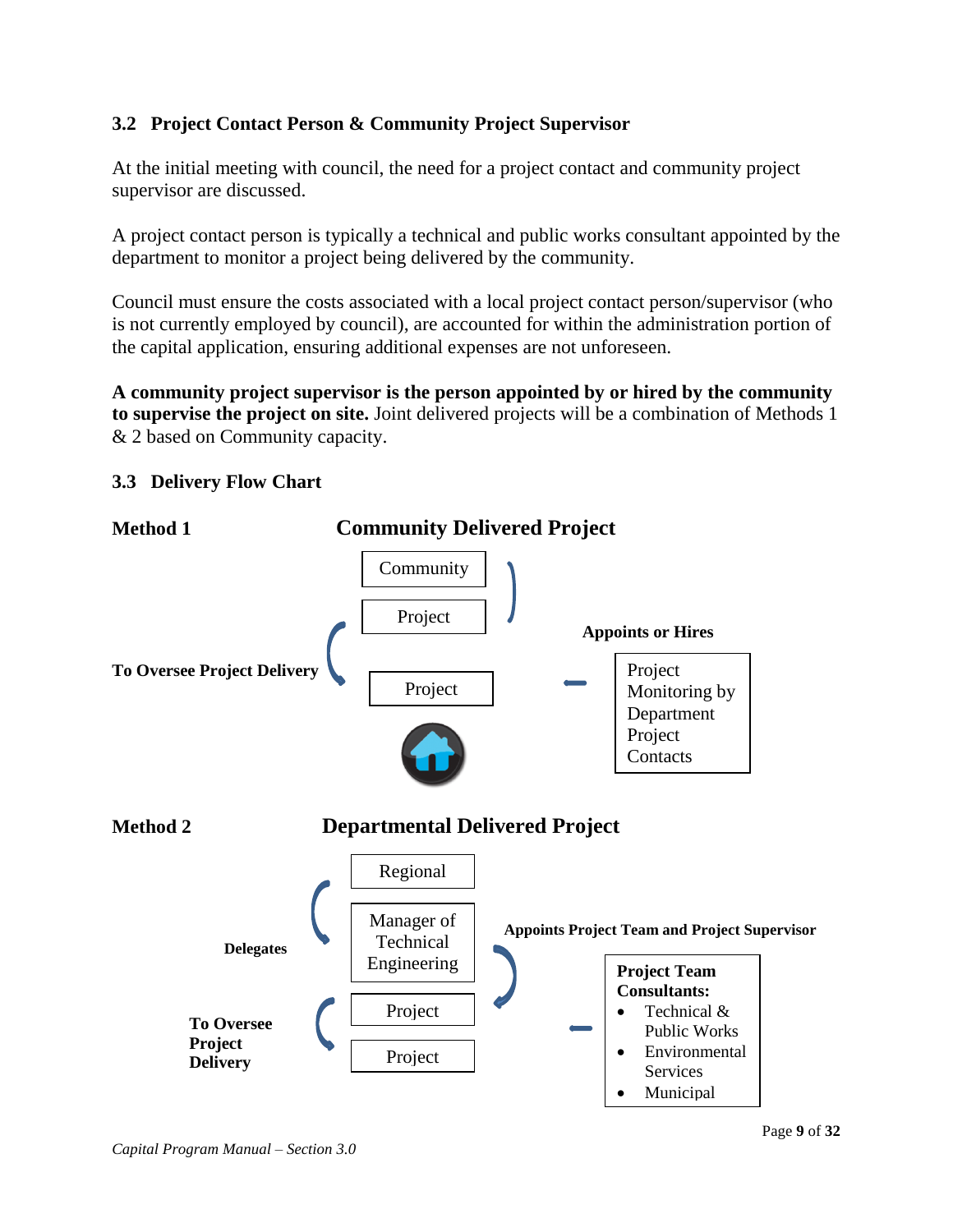### **3.4 Regulatory Agency Approval**

During the early stages of a project, complete the design (plans) for the work and obtain approvals from regulatory agencies:

- Manitoba Conservation and Water Stewardship Office of Drinking Water for:
	- Permits to construct or alter water treatment plants, water distribution mains
	- Licenses to operate water treatment plants, chlorine booster stations and groundwater wells
- Manitoba Conservation and Water Stewardship environmental approvals for:
	- Permits to construct or alter a wastewater treatment facility and discharge wastewater (backwash, etc.) from water treatment plants and wastewater collection lift stations
	- License to operate a wastewater treatment facility
	- Permit to construct a waste disposal site and license to operate a site
	- Work permits for exploration/cleaning and grubbing
	- Timber permits
- Manitoba Labour and Immigration for building and excavation permits
- Manitoba Infrastructure and Transportation for approaches, water distribution pipelines and service lines with provincial road right of ways
- Crown Lands to acquire land
- Manitoba Mineral Resources for quarry permits
- Fisheries and Oceans Canada for permits:
	- $\overline{\phantom{a}}$  installation of intakes from surface waters
	- dredging waterways and lakes
	- drainage into waterways and lakes
	- pipelines crossing water bodies
- Manitoba Health for food preparation areas community halls, arenas, canteens
- Office of the Fire Commissioner building permit applications and performing building inspections

The designer provides a list of regulatory bodies, contact people, including addresses and permit date requirements on a specific project. If land is required for a project, the department project contact will assist to ensure that council acquire the necessary land.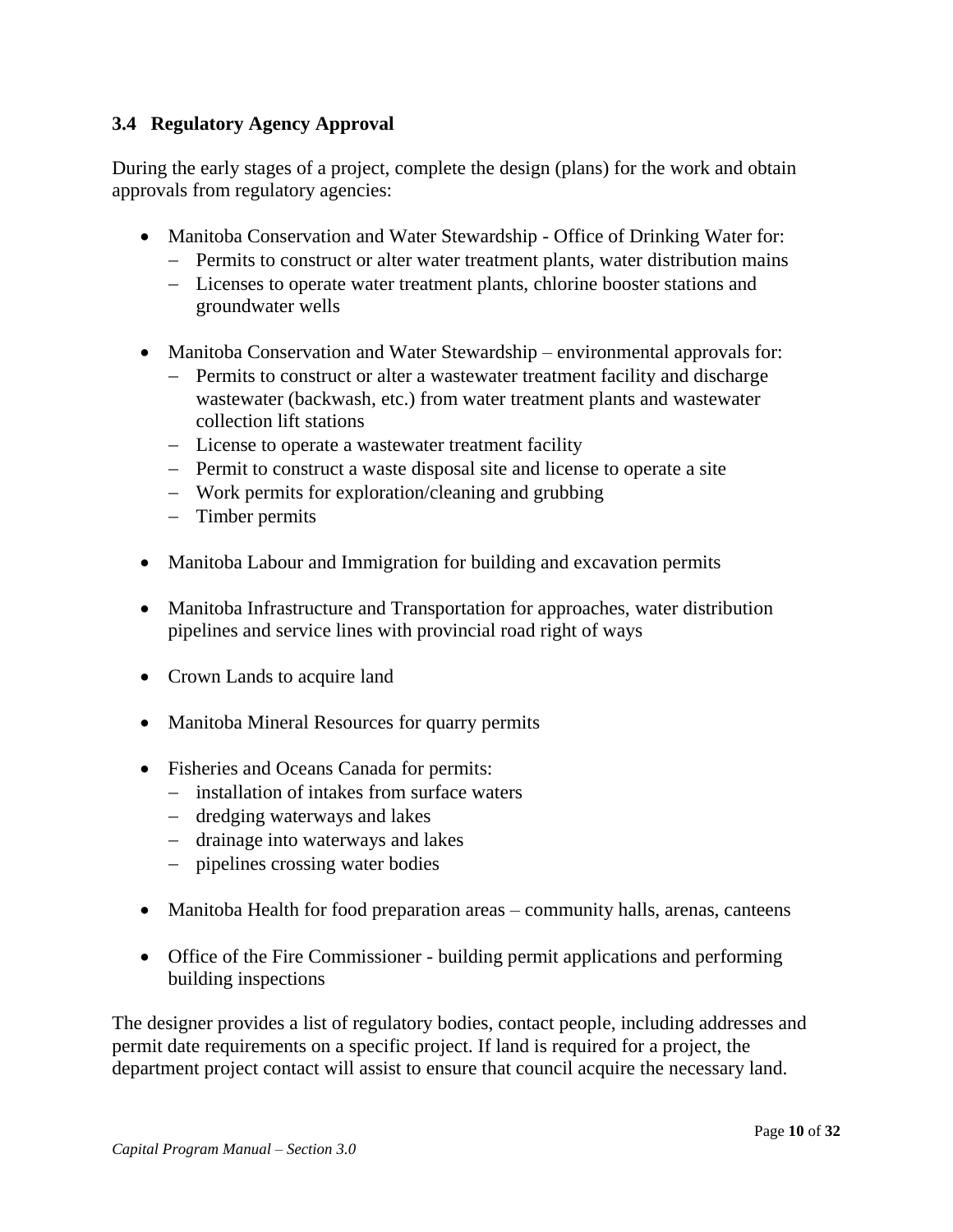### **3.5 Pre-Delivery Activities**

Prior to proceeding with the actual work, some pre-delivery activities must be addressed:

- Determine the Aboriginal Procurement Initiative option relevant to the project (if any)
- Tendering
- Contract preparation
- Evaluation of bids
- Work schedule
- Building permits
- Prepare maintenance program including cost estimates (local operator training, schedule of work and activities, purchasing supplies and tools, budgeting of O&M)
- Excavation permits
- Requisition of funds

At this point in the project, the role of the technical and public works consultant varies, depending upon the delivery mode.

## **4.0 Aboriginal Procurement Initiative (API)**

The Manitoba Government, through its Procurement Services Branch (PSB), has developed the Aboriginal Procurement Initiative (API) in order to increase the participation of Aboriginal businesses providing goods and services to Manitoba Government departments. **All** department delivered projects and purchases intended for communities must adhere to API.

The objective of API is to increase the participation of Aboriginal businesses and suppliers in providing goods and services to the Manitoba Government. The following table provides a broad overview of the application of API:

| <b>Aboriginal Procurement Initiative (API)</b>                  |                                                |  |
|-----------------------------------------------------------------|------------------------------------------------|--|
| <b>Apply</b>                                                    | <b>Does Not Apply</b>                          |  |
| All Government & Standing Offer Agreements                      | *MASH, Sector Entities, Crown Corporations     |  |
| Goods                                                           | **Construction Related Procurement (facility)  |  |
|                                                                 | repair)                                        |  |
| Services                                                        | **Construction of Capital Projects (buildings) |  |
| <b>Consulting and Professional Services</b>                     | **Capital Works Programs (winter roads)        |  |
| *Municipalities, Academics, Social Services, Health Authorities |                                                |  |
| ** Optional at the discretion of the Dept                       |                                                |  |

The API guidelines can be viewed at [http://www.gov.mb.ca/mit/psb/api/ab\\_proc.html](https://www.gov.mb.ca/mit/psb/api/ab_proc.html)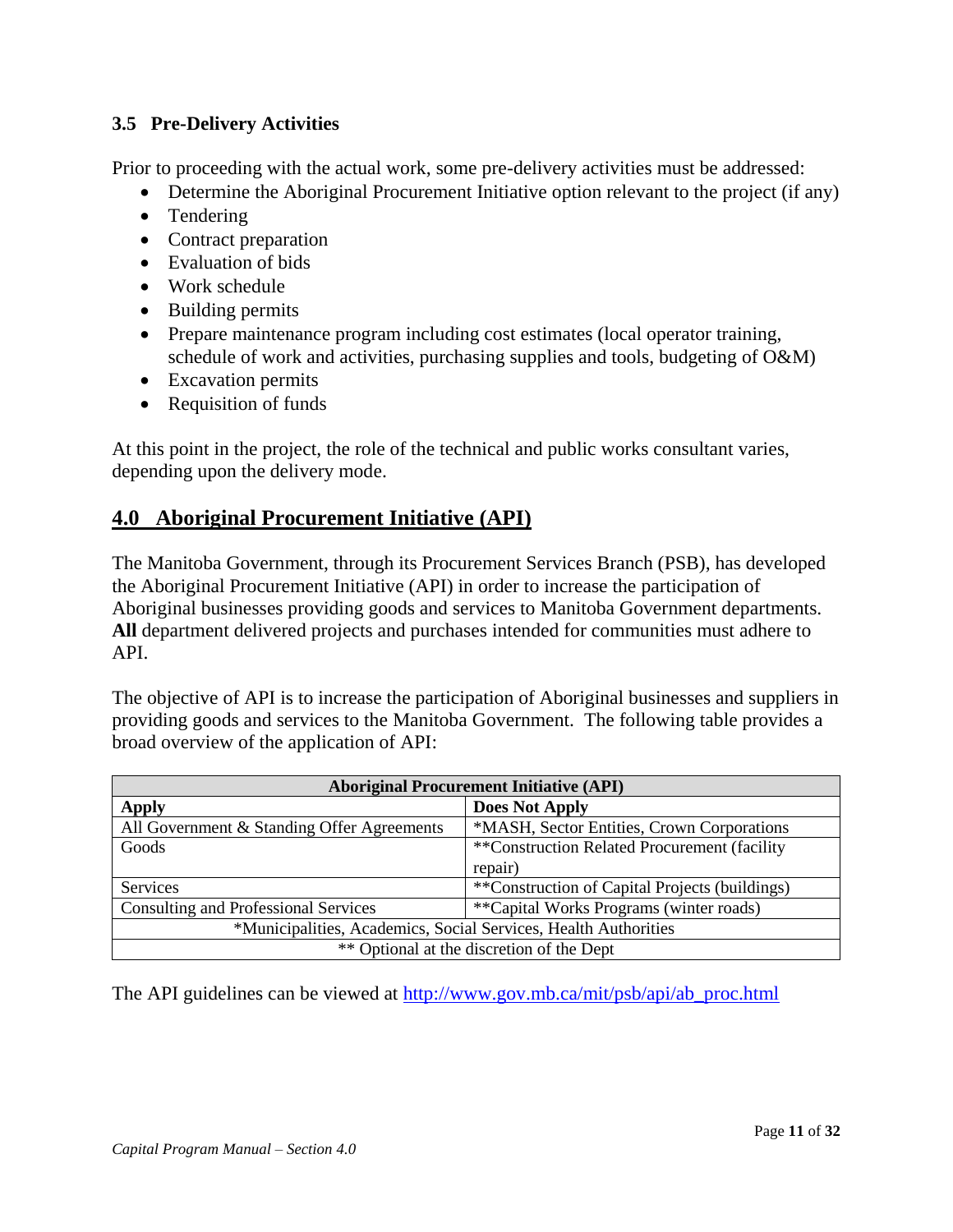# **5.0 Agreement on Internal Trade (AIT)**

The Agreement on Internal Trade (AIT) was established to provide a framework to reduce and eliminate barriers to the inter-provincial movement of goods, services, labour and investment, and to bring about a more open and stable domestic trade within Canada.

AIT sets out a framework and defines the rules for procurement, which are based on the guidelines and principles of AIT and applies to tenders where procurement value equals or exceeds certain amounts. The following table provides an overview of the application of AIT to non-incorporated and incorporated communities:

| <b>Agreement on Internal Trade (AIT)</b> |                                                                  |                                              |  |
|------------------------------------------|------------------------------------------------------------------|----------------------------------------------|--|
|                                          | <b>Provincial &amp;Federal Government</b>                        | *MASH                                        |  |
|                                          | <b>Community Delivery</b>                                        | <b>Departmental/Community/Joint Delivery</b> |  |
|                                          | <b>Unincorporated Communities</b>                                | <b>Incorporated Communities</b>              |  |
| Goods                                    | \$25,000 and over                                                | \$100,000 and over                           |  |
| <b>Services</b>                          | \$100,000 and over                                               | \$100,000 and over                           |  |
| <b>Construction</b>                      | \$100,000 and over                                               | \$250,000 and over                           |  |
|                                          | * Municipalities, Academics, Social Services, Health Authorities |                                              |  |

For more information on AIT please visit: [http://www.gov.mb.ca/mit/psb/buysell/tradeagree.html](https://www.gov.mb.ca/mit/psb/buysell/tradeagree.html)

# **6.0 Community Delivery**

### **6.1 Role of the Departmental Employee**

Once community council has resolved to administer a project and has signed the necessary documents, council takes on the role of managing and delivering the project. The role of the project contact becomes one of monitoring and advising on the following:

- Financial management
- Quality of project
- Building standards and regulations
- Matters requiring technical assistance

### **6.2 The Project Contact(s)**

In the LOU project contacts are assigned to the project by the Manager of Technical Engineering and Environmental Services. This person is typically a technical and public works consultant, but may also include one or more departmental consultant for capitalrelated projects. The municipal development consultant can assist CAOs with the accounting component of capital projects.

The project contact is the department's representative on the project.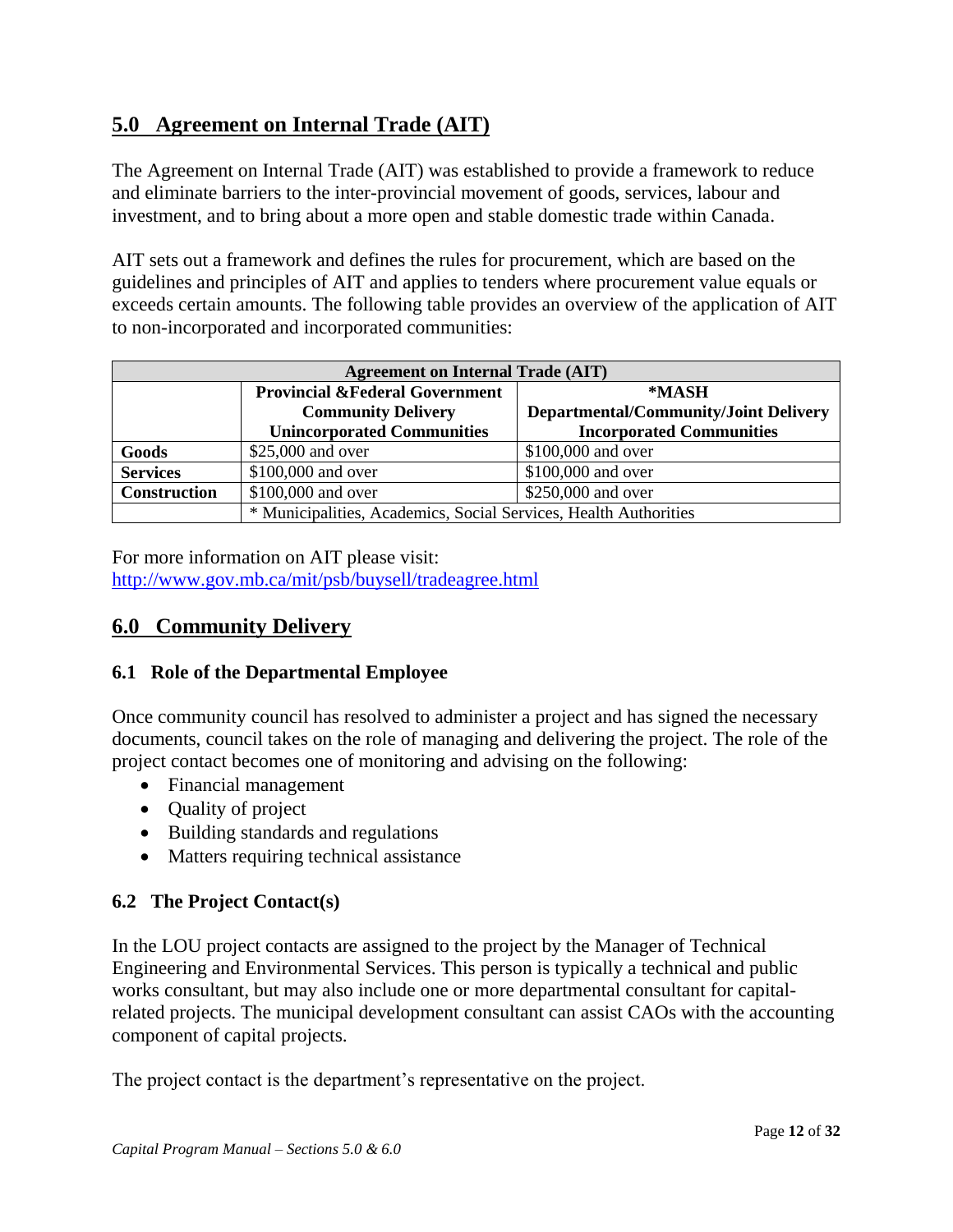The contact must use discretion on site to promote the department's objectives and develop council's capacity to manage the project locally. At the same time, this person is responsible for monitoring the project to ensure it is completed in accordance with approved plans and within the approved budget.

 $\triangleright$  See the Local Government Manual of Policies and Procedures, Policy G5 -Contracting of Community Capital Projects

### **6.2.1 Pre-Construction Meeting**

Before the project starts, the project contact and other staff as required, hold a preconstruction meeting with the council to discuss project details. Depending on council's experience in project delivery, the project contact may only need to inform council of project details by reviewing construction plans.

For councils unfamiliar with project development, the project contact provides direction to council or their representative on these project development activities:

- Work schedules
- Tendering
- Contractor selection
- Contract award
- Purchasing
- Local project supervision (where necessary)
- Cost controls
- Workplace safety  $&$  health plans
- Project monitoring
- Final inspection and acceptance

A checklist for the contract administration process is included in Appendix A–Checklist for Contract Administration Process.

At the beginning of a project, departmental employees need to be aware of the community's experience with project delivery. Their experience determines the level of assistance required from the project contact. The project contact's knowledge of the community is very helpful and subsequently allows him/her to be a resource at the meetings with council. The table for determining how a community matches the criteria for incorporation could be used in this aspect.

The project contact may also include other departmental technical staff to help explain the technical design of the project.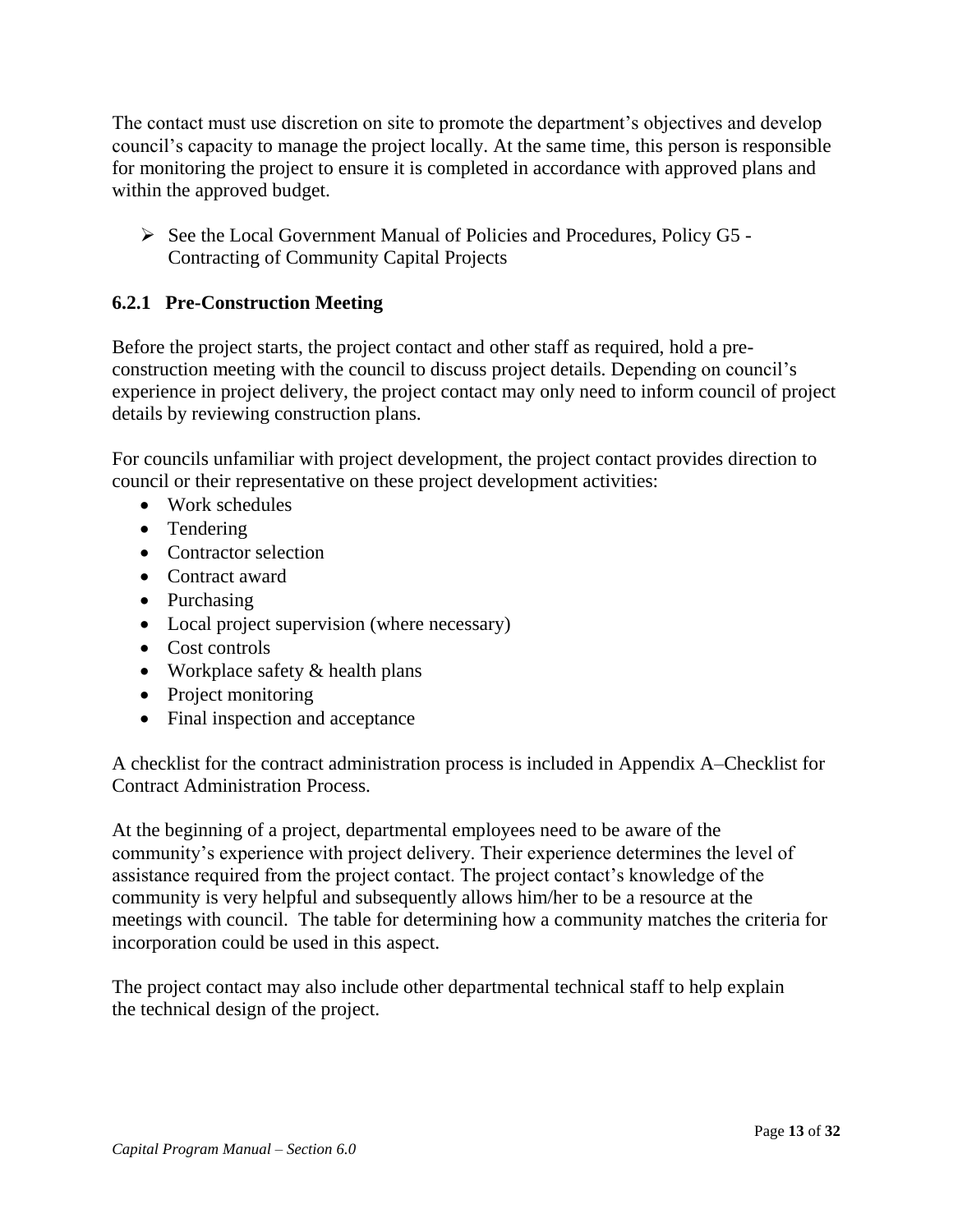### **6.2.2 Release of Funds**

The project contact arranges the signing of the letter of understanding (LOU). Funding is released as identified in the LOU.

On larger projects, where funds are released in several allotments, the community must provide a scope of work tied to the timeline of the project after the contract has been signed. As a general guideline, allotments of 1/3 project costs or the 90 day timeline estimate can be released. Where technical and engineering services are required for project delivery, costs are to be paid from the project budget. To develop local management of the project, the community administrative officer and project supervisory staff are encouraged to prepare regular cash-flow projections.

Where over-expenditure is anticipated, the community must identify shortfalls to the project contact and provide documentation and recommendations. The department may, on the advice of the project contact, make additional funds available for project completion if and when such funds are available. Good planning should prevent this situation. This may include additional wording after agreement is received or changes to the LOU.

### **6.2.3 Technical Assistance**

The project contact arranges for the necessary departmental technical staff and other related assistance required for successful project delivery. This assistance may be requested by the community or identified through normal monitoring of the project. Other related assistance may be necessary for developing financial, project management and supervisory skills.

#### **6.2.4 Technical Inspection**

Building inspections by an engineer are mandatory for all buildings where the general public has access (community halls, administration buildings, etc.).

Critical inspections include:

- Foundation construction
- Framing
- Construction and installation of roof structure, specifically:
	- After erection of pre-engineered trusses and prior to cover-up
	- $\overline{z}$  For on-site construction after the first trusses is constructed
- Electrical
- Insulation and vapor barrier before the installation of wall covering (drywall, paneling, etc.)
- Those required for the type of building and to meet building codes and standards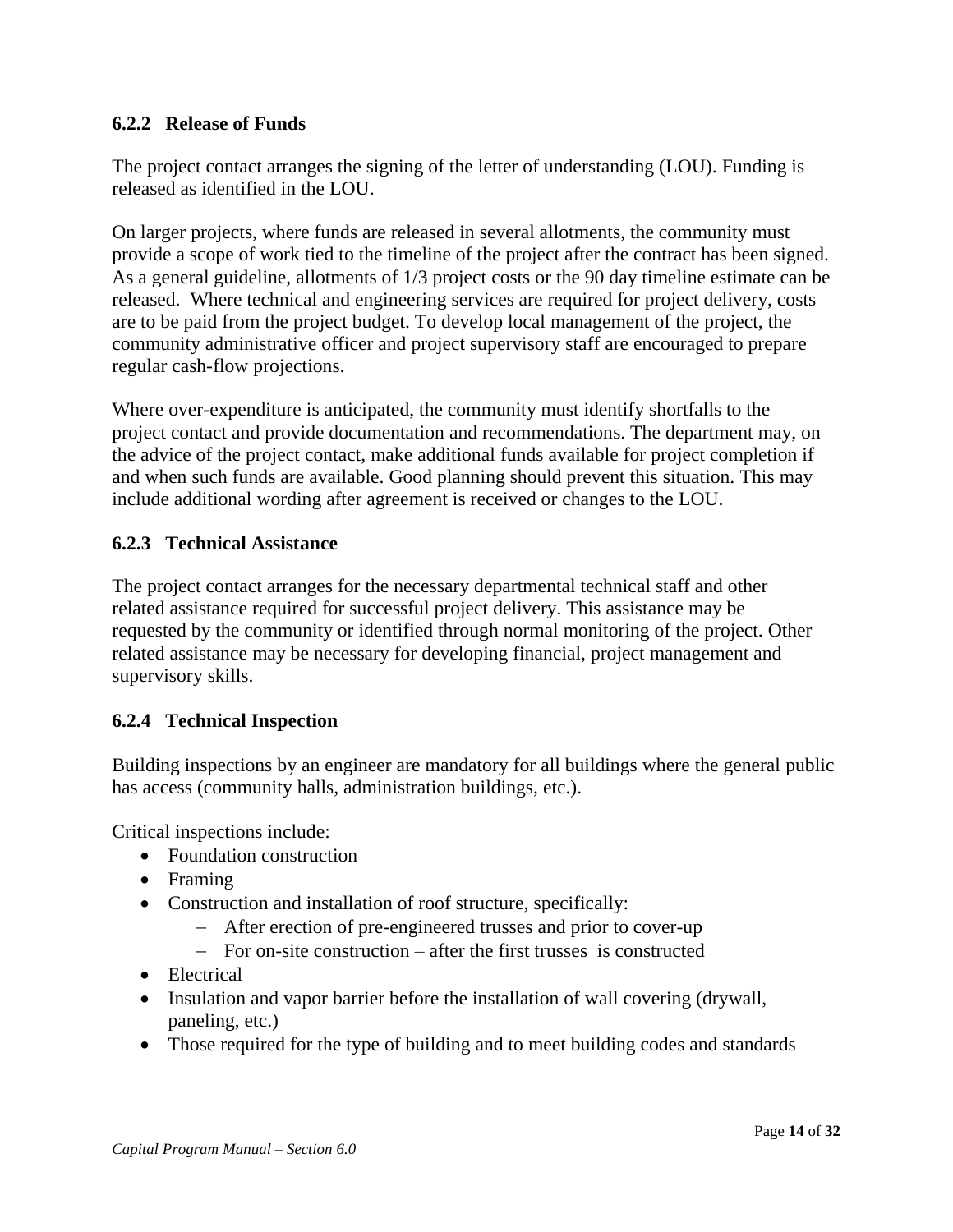The Manager of Technical Engineering or Environmental Services or designate is to be notified by the project contact when an inspection is required. Written inspection reports are to be completed and forwarded to the Manager of Technical Engineering or Environmental Services, through the technical and public works consultant.

### **6.2.5 Project Monitoring by Departmental Employees**

The project contact is responsible for monitoring the project for the department. The amount of monitoring will depend upon the nature of the project. Small projects may require only periodic monitoring, while large complex projects may require daily monitoring.

Monitoring is carried out through inspections to ensure the project is progressing according to approved plans and within funding. The project contact needs to be fully conversant with the approved project plans. Although the community council manages the project, they must do so in accordance with established departmental policies.

If inspections identify the need for corrective actions or changes, the project contact provides the community personnel direction to ensure the project's successful completion. These directions and instructions may be verbal though **always followed up in writing**.

If the inspections identify that the project is not progressing toward successful completion, the department reserves the right to terminate the agreement with council (LOU). This decision is made by the regional director responsible for the project delivery, on the advice of the project contact.

The project contact is responsible for overall project monitoring, and is responsible for informing the project supervisor of matters that may affect delivery of the project. The financial reports are completed monthly and quarterly and provided to the regional director and director of finance.

 $\triangleright$  See the Local Government Manual of Policies and Procedures, Policy G5 -Contracting of Community Capital Projects

### **6.3 Tendering**

Generally the tender package includes the following:

- Detailed description of the work to be performed
- Location
- Scope of work
- Evaluation criteria
- Quality of work expected
- Time frame
- Special conditions to the project (labour force, aboriginal procurement option, etc.)
- Bonding requirements and insurance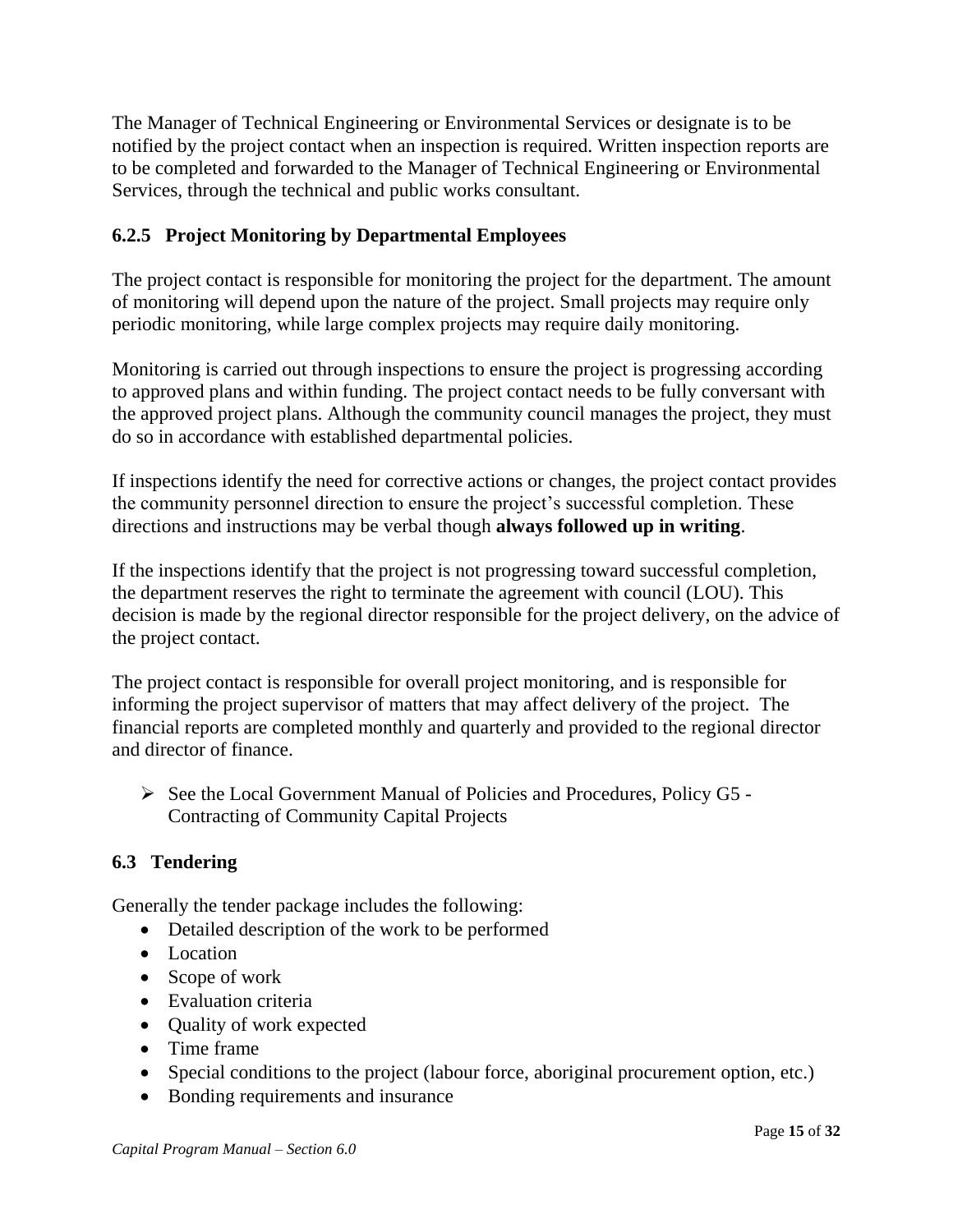- Construction drawings, specifications, tender document form
- Contract form

The amount of detail describing the project varies from project to project. The more complex the project, the more detail is required. For example, the construction of a community hall requires detailed specifications about the type and quality of the materials to be used. These range from foundation material to electrical and mechanical materials.

Note: Before the actual tendering begins, approvals from regulatory agencies must be obtained, for example, Manitoba Conservation and Water Stewardship for water, sewer and solid waste; Manitoba Labour and Immigration for building and excavation permits; Manitoba Infrastructure and Transportation for approaches to provincial roads.

The schedule for tendering is as follows:

- 8-10 weeks minimum
- Once the tender package is prepared, advertising must proceed on the MERX tendering service or in newspapers
- Allow one week to set up advertising
- Close tenders on a certain date and time at least 40 calendar days
- Contract award

This is a minimum time schedule. It may be lengthened if council feels more time is needed. For all community contracts/purchases over \$2,500, a minimum of two bids are required. All community contracts/purchases over \$2,500 but under \$5,000 may be tendered by invitational bids. This is allowable in circumstances where there are not enough available contractors or suppliers within the community to obtain competitive bids. A minimum of two bids must be sought.

All projects expected to cost over \$5,000 must be advertised for public tender in MERX.com or a major newspaper. The invitation to public tender is advertised once the LOU is signed. Where purchasing of materials is involved, such as building supplies, it is allowable to accept invitational bids versus following the public tendering system as long as the minimum two bids are obtained.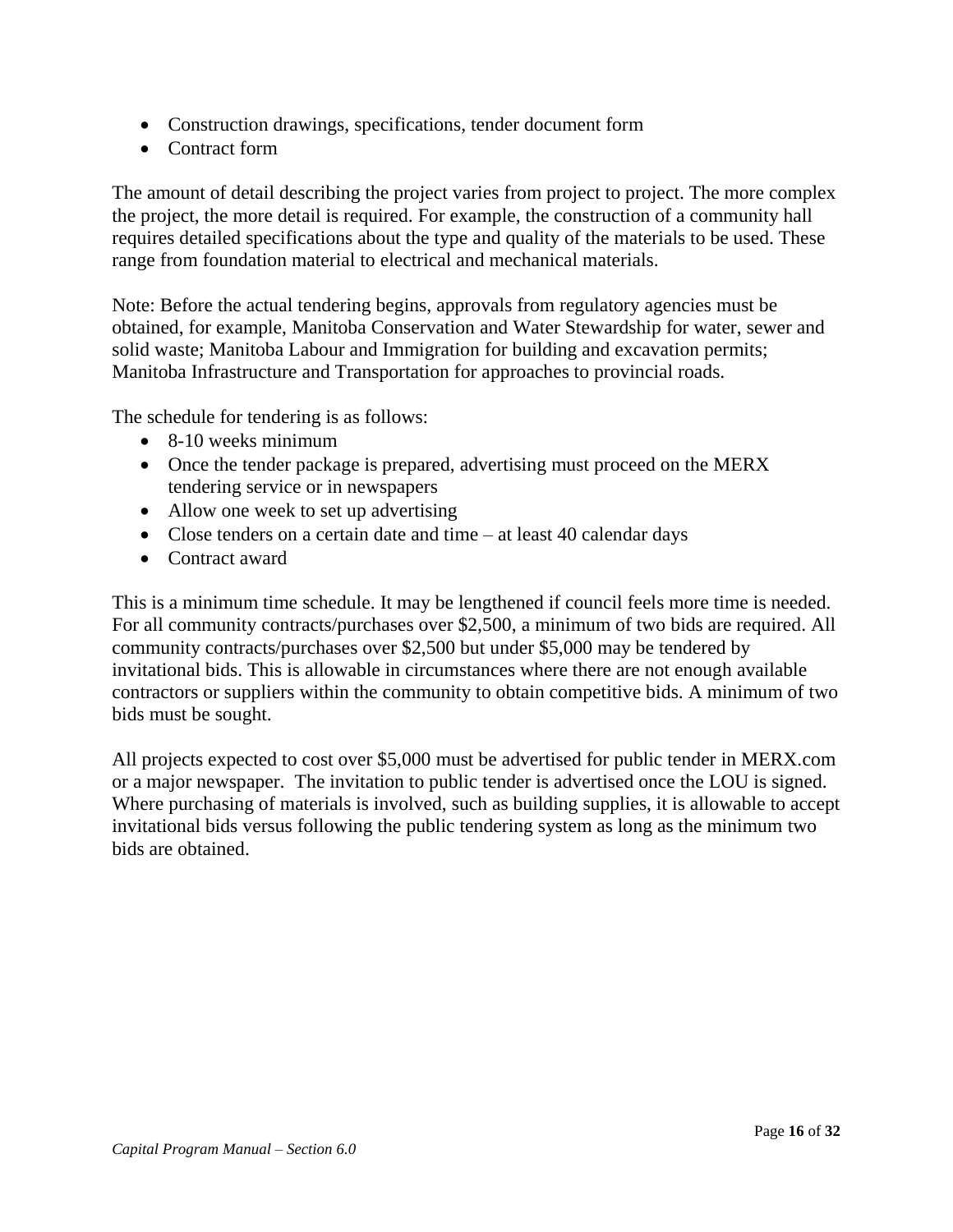The table below simplifies tendering requirements for capital projects.

| <b>Informal Tendering</b>             | <b>Formal Tendering</b>                                     |
|---------------------------------------|-------------------------------------------------------------|
| Purchases under \$2,500 are           | All purchases over \$5,000 (including taxes) require formal |
| purchased by Department using a       | tendering                                                   |
| Purchasing Card or Purchase Order     |                                                             |
| Informal tender requires two bids via | Formal Tender Types:                                        |
| phone should be removed, fax or       | <b>Request For Quotation (RFP)</b>                          |
| email                                 | Request For Proposal(RFP)<br>$\bullet$                      |
| Purchases (Goods) over \$2,500 are    |                                                             |
| sent to PSB                           | - 5 different API Options                                   |
| Purchases (Consulting and             | Invitation To Tender (ITT)                                  |
| Professional Services) are informally | Request For Information /<br>Expression of Interest         |
| tendered by the Department            | (RFI/EOI)                                                   |
|                                       | <b>Negotiated Request For Proposal (NRFP)</b>               |

 $\triangleright$  See the Local Government Manual of Policies and Procedures, Policy G5 -Contracting of Community Capital Projects

### **6.3.1 Bonds**

There are many different types of contracts the department is involved in tendering, therefore the number and type of bonds required may vary.

| <b>Bond Type</b>        | <b>Definition</b>                                         | <b>Location</b>            |
|-------------------------|-----------------------------------------------------------|----------------------------|
| <b>Bid Bond</b>         | A bond given to guarantee entry into a contract. The bid  | Appendix B                 |
|                         | bond must accompany the contractor's tender submission    | <b>Bid Bond</b>            |
|                         | with a certified cheque for 10 per cent actual tender     |                            |
|                         | submission.                                               |                            |
| Labour and              | A bond given to guarantee the payment for labour or       | Appendix C                 |
| <b>Material Payment</b> | materials to be supplied in connection with a contract.   | <b>Labour and Material</b> |
| Bond                    |                                                           | <b>B</b> ond               |
| Performance             | A bond given to guarantee the performance of a contract.  | Appendix D                 |
| Bond                    | The performance bond is normally for one year after the   | Performance Bond           |
|                         | date on which the Certificate of Completion is issued in  |                            |
|                         | accordance with the terms and conditions of the contract. |                            |

### **6.3.2 Apprenticeship Policy Under the Apprenticeship Employment Opportunities Act (public works contracts)**

Under the policy, contractors must employ or have employed apprentices within the past 12 months. In addition, contractors must commit to employing apprentices for the duration of a contract. Apprentices are not required to be working on the specific job site for the public works contract. The same requirements also apply to all subcontractors for work being performed relating to a public works contract under this policy. Out-of-province contractors and subcontractors must also meet the requirements under the policy.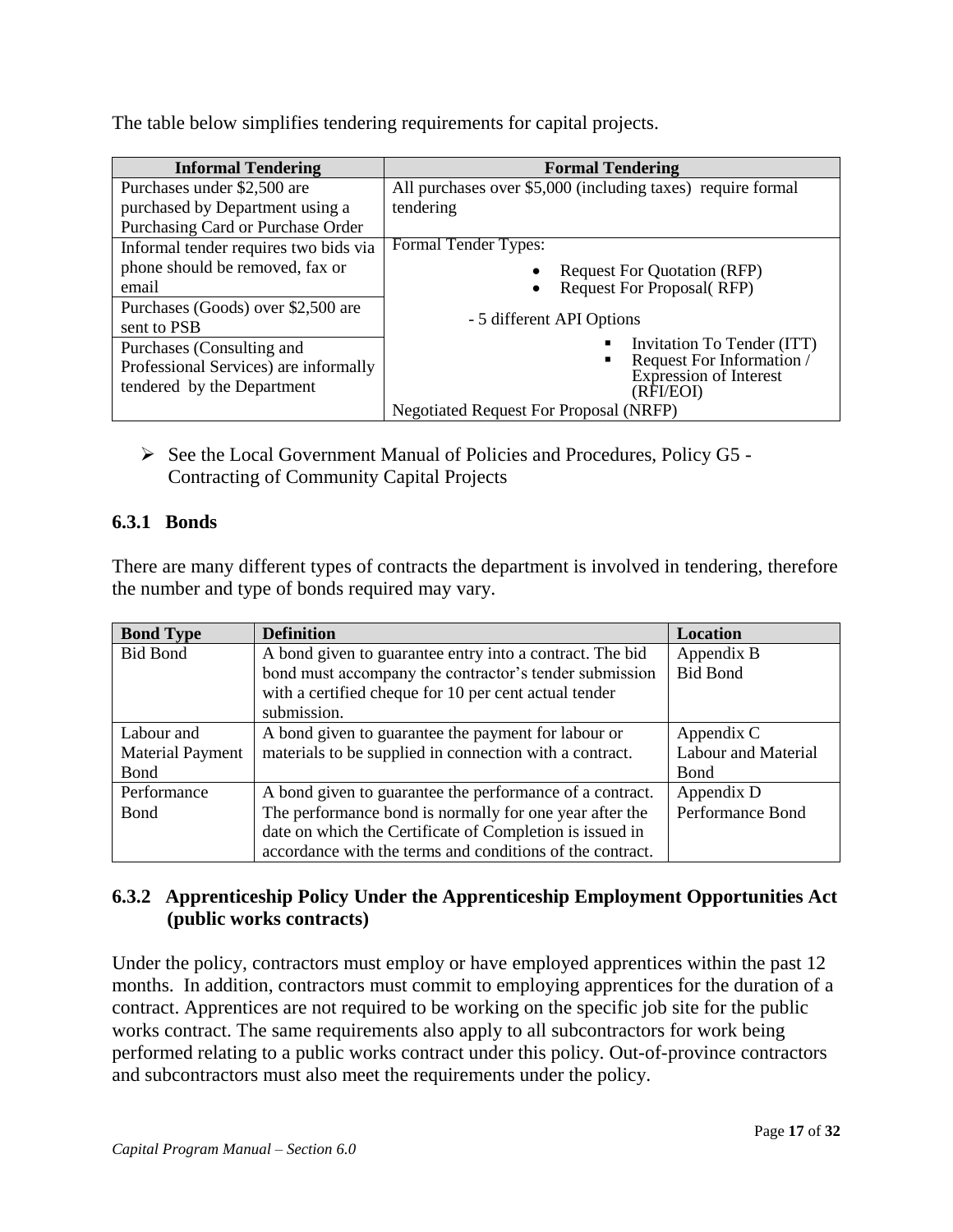### **6.3.3 Contractor and Subcontractor Exceptions**

Under specific circumstances, and at the discretion of Apprenticeship Manitoba (AM), contractors and subcontractors may be exempt from the policy. These circumstances include but are not limited to the following:

- Contractor demonstrates a limited ability to provide a suitable scope of the designated trade
- Contractor demonstrates a limited ability to provide supervision to an apprentice
- Contractor demonstrates a limited ability to hire an apprentice

If a contractor or subcontractor can demonstrate these circumstances to AM, AM will issue an exemption letter. An exemption letter lets the contracting authority know the contractor or subcontractor is exempt from adhering to the policy, but they are still eligible to be awarded the contract. If AM says the contractor is not complying with the policy, the contractor is not eligible to be awarded the public works contract.

## **6.3.4 Tender Opening**

All sealed tenders are to be received by the date and time and at the location specified by council. A record is to be kept of the time council receives each tender. It is to be kept in a secure place until the tender opening.

All sealed tenders may be opened in public view at the specified time, except where a request for withdrawal has been made. Upon opening the tender, the actual tender price for each bid is announced and noted in writing.

 $\triangleright$  See Appendix A – Checklist for Contract Administration Process in the Summary of Tender Form

For request for proposals (RFP), a separate sealed envelope containing the price bid will only be opened after the proposals have been scored and only if the proposal meets the minimum score. Proposals that contain the bid amount in the body of the proposal shall be disqualified.

All forms pertaining to the API that are requested in the RFP, RFQ or tender must be completed and attached as appendices or the RFP, RFQ or tender will be disqualified. RFP openings are closed to the public.

Copies of all documents including tender, bid bonds, contract price summary must be forwarded to the regional office within seven days of the tender opening.

### **6.4 Contractor Selection**

The first step in selection of the successful bid is reviewing the bid of compliance with mandatory criteria.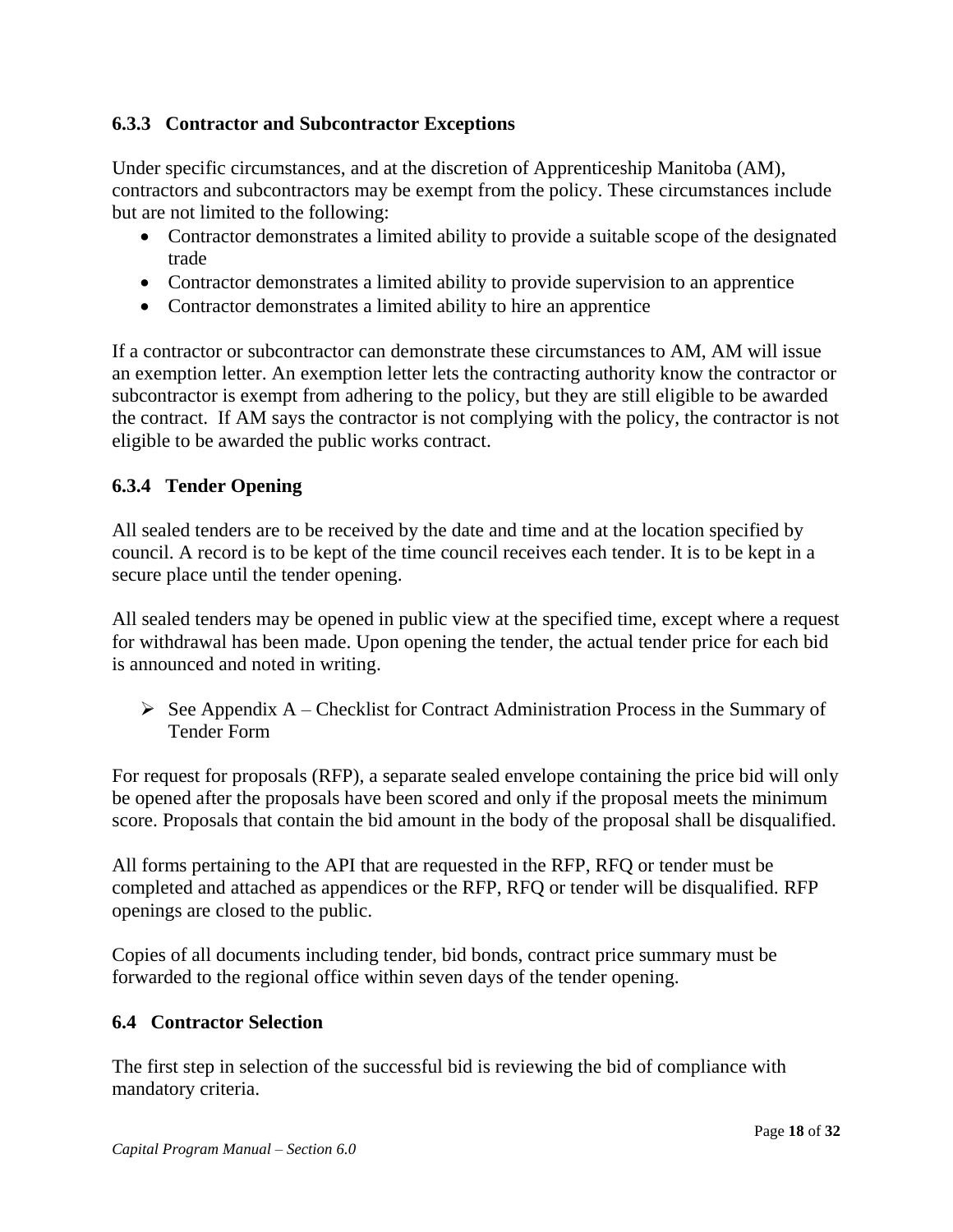These are requirements which are assessed on a "yes/no" basis; if the bid does not comply with any of these criteria, it receives no further consideration. Typical examples of mandatory criteria are receipt of bid prior to the submission deadline, the bid has been signed by the bidder, and the bid includes proof of required insurance and bonding.

Mandatory criteria should be identified as such in the procurement documents.

The second step in selecting the successful bid depends on the type of procurement process.

- In the case of an RFQ, the selection criteria is limited to price. Generally, the Bid submitted with the lowest price will be selected. The proposed section of the bid other than the lowest should be reviewed with departmental staff.
- In the case of an RFP, the selection criteria and relative importance of each should be identified in the procurement document. Price will be one of the selection criteria. Depending on the relative weighting of the selection criteria, and the scoring of each submission, the bid offering the lowest price may or may not be selected. RFP's are awarded on best value or highest score.

If there are particular concerns about qualifications of bidders, these can be addressed in the procurement documents either as mandatory criteria, the bidder must provide proof that it has the specific equipment available to complete the project or in the case of an RFP departmental staff can assist in framing criteria appropriately, depending on the procurement process selected.

### **6.5 Contract Award**

Note: Before the work has started, appropriate approvals must be obtained, the contract must be signed by the contractor, community council and the department. Standard contracts reviewed by the departmental solicitor are available from the department. Lead proponent (bidders), will not be advised until done until the above items have been met.

#### **6.5.1 Contract Administration**

In awarding a contract, an on-site meeting is held with the contractor, community council, the project supervisor and departmental project contact. The purpose is to review the contract and discuss the work schedule submitted by the contractor before the signing of the contract.

Minutes of this meeting and subsequent project site meeting are to be kept. They need to indicate who were involved, what was discussed and the contractor's proposed work schedule, outlining activities and proposed time frames. Subsequent project site meetings are to be held not less than once every two weeks to discuss concerns, progress of the contract and corrective action, if necessary. These minutes are to be signed by the contractor, the project supervisor and the project contact. They are to be submitted to the regional office.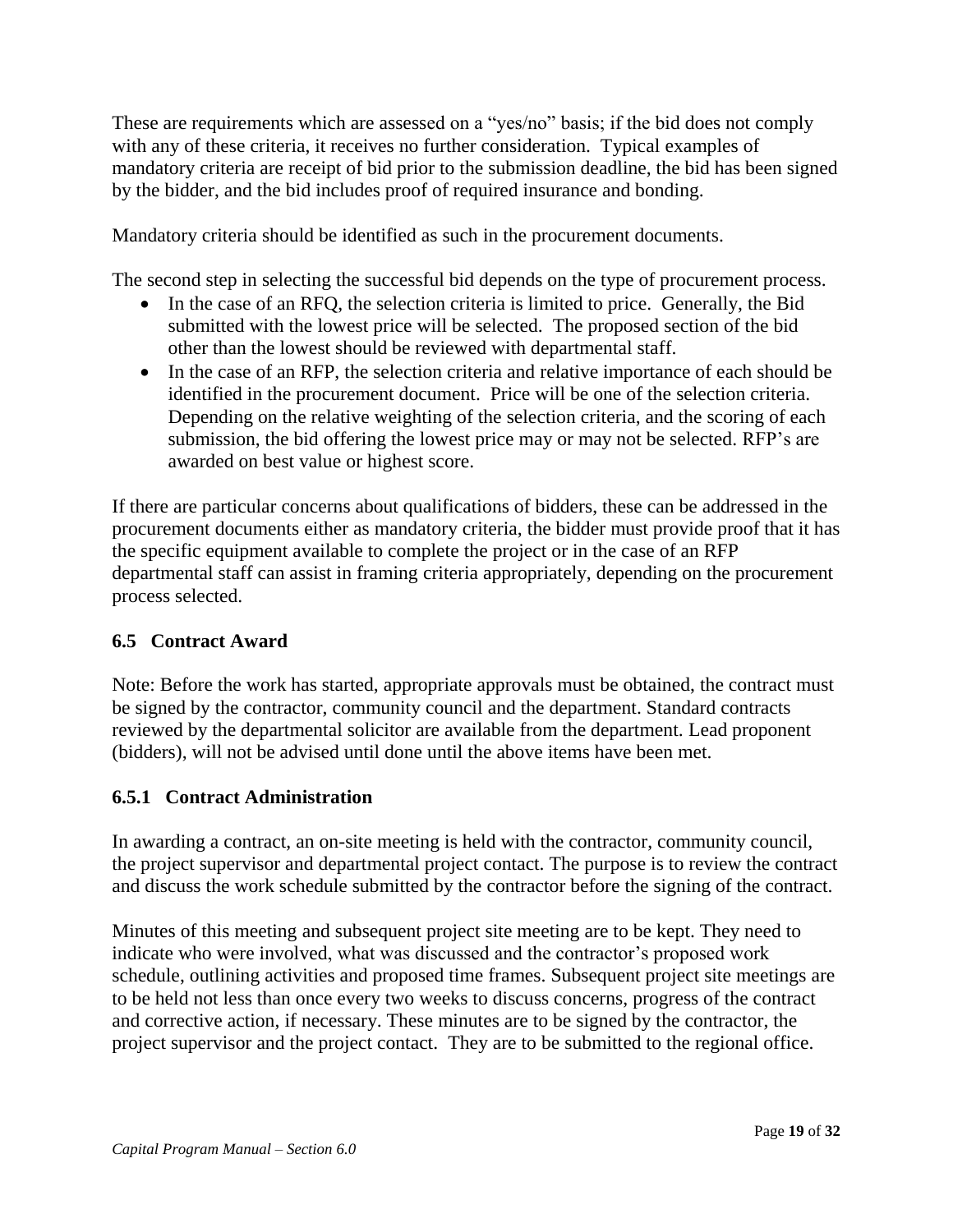The project contact must emphasize that the project will be delivered according to the approved contract and plans. No alterations or changes to the plans will be accepted or paid for without prior written authorization by means of a change order.

 $\triangleright$  See Appendix A – Checklist for Contract Administration Process for a list of required activities as it relates to contract administration

### **6.5.2 Change Orders**

All change orders to the contract must be approved by the signatories to the original contract (department, community council and contractor). As well, the consulting engineer in charge and, where required, the respective regulatory agencies should be given the opportunity to review the proposed changes as they may impact the nature of the project (Office of the Fire Commissioner with respect to building permits, etc). Where changes are not financial in nature, change orders are required.

 $\triangleright$  See Appendix E – Change Order- to identify a change from the approved contract

### **6.5.3 Holdback**

Holdback of payment to the contractor must be made in accordance with the *Builders Liens Act.* Provided no builders' liens or trust claims have been filed within this 40 day period, the holdback may then be released.

A 'Crown contract' is when the owner of the land or structure is the Crown, a Crown agency or municipality. There is no requirement on the Crown to place the holdback into a joint account as per the *Builder's Liens Act*, instead the interest may be payable on the holdback in accordance with the amount prescribed by regulation.

The community administrative officer should contact the regional office for instructions on interest-earning accounts and subsequent payments. This will be handled by the Finance and Administration Branch.

#### **6.5.4 Purchasing**

As referred to in the **Tendering section** of these guidelines, the method for community purchasing is the same as for contracts. Purchasing expected to exceed \$2,500 but under \$5,000 may be handled through invitational bids. Those purchases expected to exceed \$5,000 must be awarded through public tendering (MERX). A minimum of two bids must be sought.

Provide the bidders with a scope of work for consistency in bidding. In awarding the purchase to a supplier, council should take into consideration the following:

- Type and quality of the material being supplied
- Date upon which the material may be supplied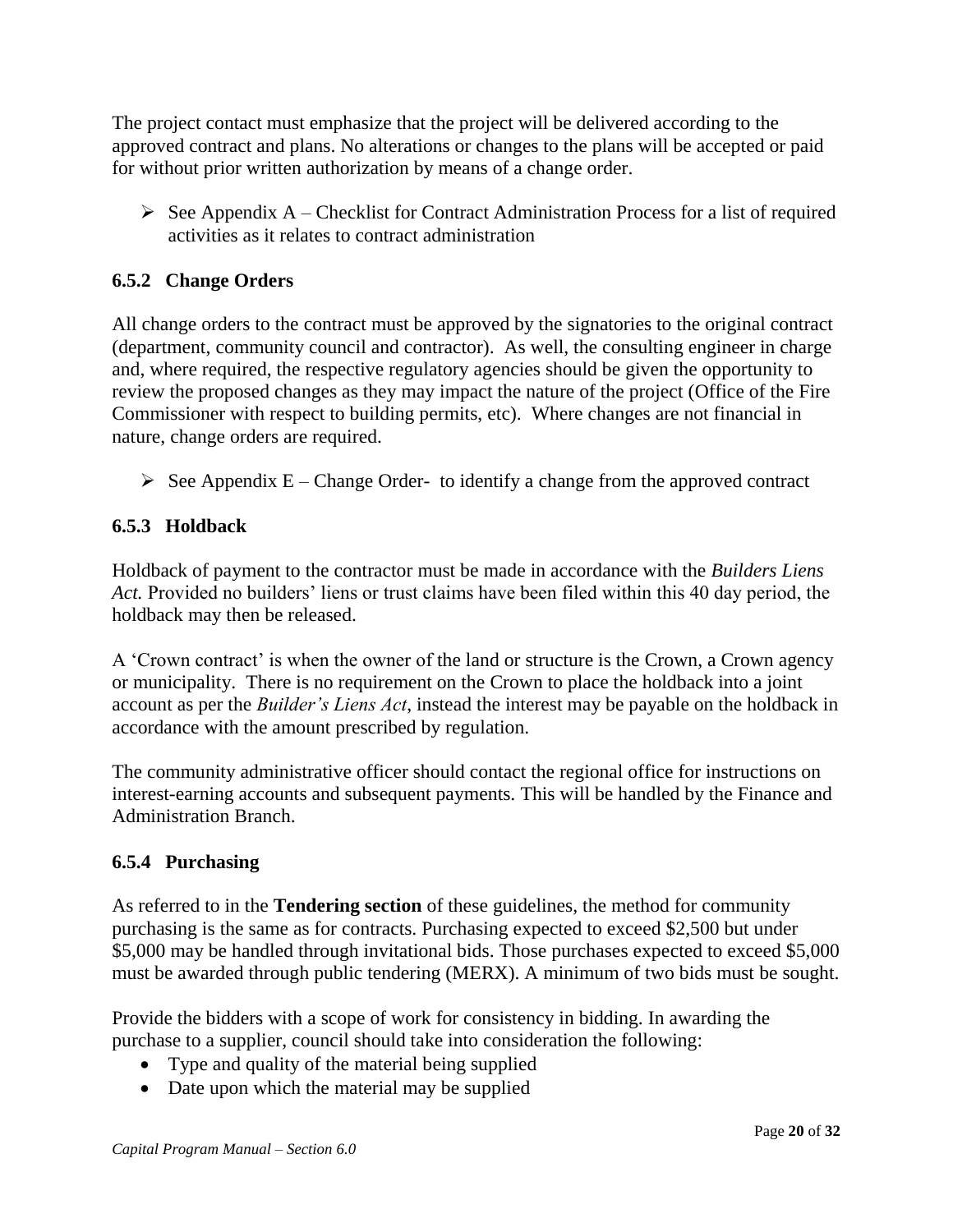- Aboriginal suppliers
- List of available companies to use
- Other related information that may be applicable to the project such as material shipping charges

Similar to a contract award, before the work has started, appropriate approvals must be obtained, the contract must be signed by the contractor, community council and the department. Communities have been provided authority through the process outlined in the Local Government Manual of Policies and Procedures, Policy G5, Contracting of Community Capital Projects.

### **6.6 Local Project Supervisor**

All projects require supervision. How a project is supervised and who supervises it depends on the complexity of the project. Projects vary from the straight forward purchase of a vehicle to the complex construction of a water treatment facility. The supervision of any project requires administrative skills as well as well as sufficient knowledge about what is being purchased or constructed.

A very small project may be supervised by one of the council's employees such as the community administrative officer, or the public works employee. Large projects needing more supervision on the job site require a project supervisor.

A supervisor is an employee/representative of council for the duration of the project. Council must be prepared to assign tasks, provide direction and be responsible for employee administration. A written position description must be completed to advise the employee of their authority, responsibilities, salary and reporting duties. A copy of a position description is attached as an example of items that may be included in a description for a major water/sewer project.

On larger projects, council may delegate authority to the project supervisor to order building materials on behalf of council, organize work activities, arrange for tendering, etc. These duties and responsibilities must be given in writing to the employee and authorized by a council resolution within council's limitations. Assistance in drafting the position description will be provided by departmental staff on request.

 $\triangleright$  See Appendix F – Position Description Project Supervisor

#### **6.7 Cost Control**

As per the LOU, the community agrees to manage and expend approved project funds, keeping quality and economy in mind. This is accomplished by council:

 Ensuring a financial plan is in place before the start of the project. The financial plan includes a budget of estimated costs and a cash-flow projection.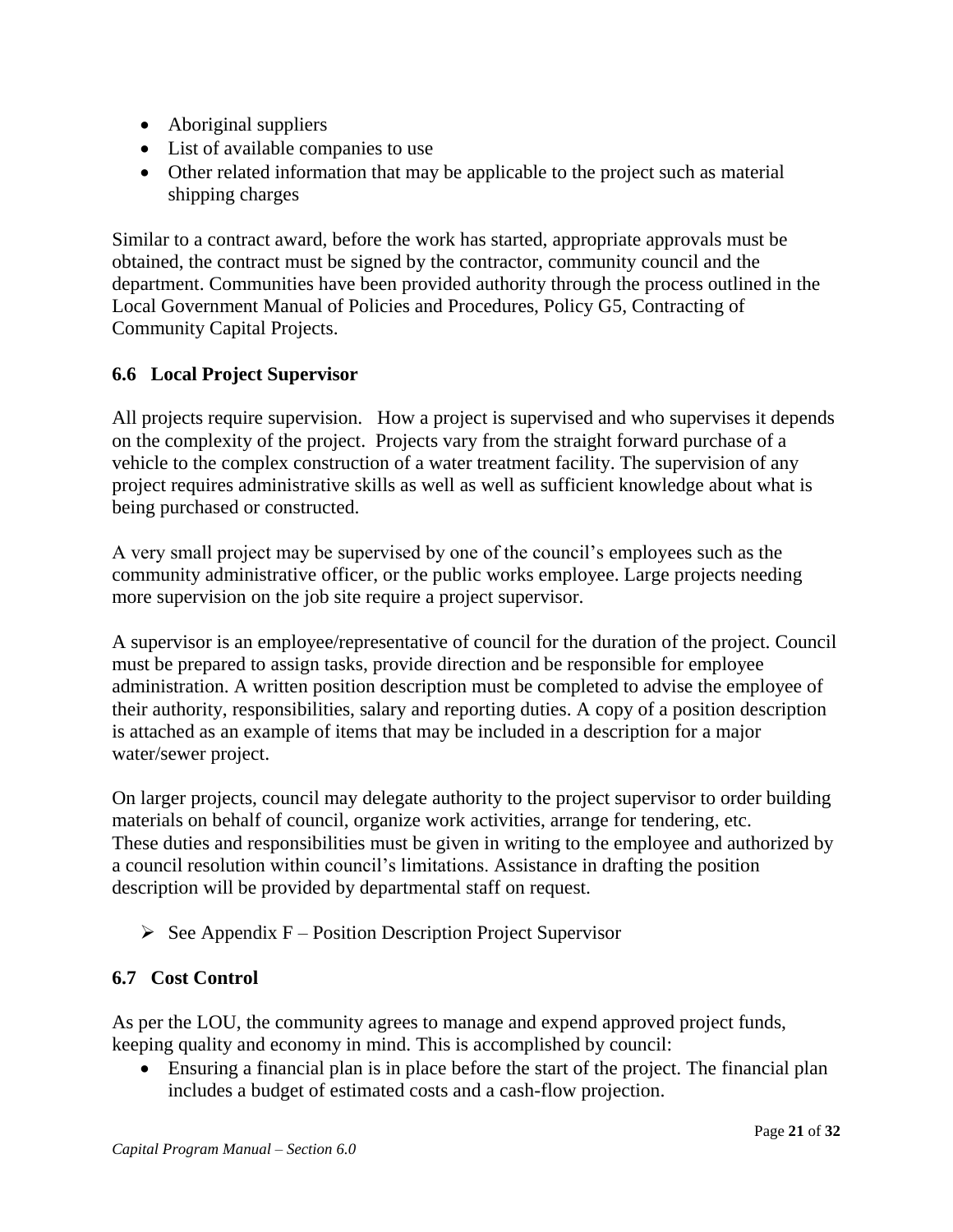This planning step assists council in avoiding problems that may otherwise arise, such as meeting payroll costs before actual funds are received.

- Preparing an accounting ledger for each project
- Checking all invoices to ensure all materials are received in good condition before processing for payment
- Avoiding cost over-runs (council and staff must monitor expenditures to ensure that the budgeted cost of the project is not exceeded)
- Altering the project plan to avoid cost overruns. This may be accomplished by changing materials, reducing the labour force, obtaining additional funding or phasing in the project. The department must approve any changes to the original project plan.
- Directing project supervisory staff to report any unusual circumstances arising during construction

### **6.8 Monitoring by Council**

Project monitoring must be completed regularly by the community council and/or community staff to ensure the project runs smoothly. On large projects, monitoring may be required on a daily basis.

On-site inspections are necessary to ensure that construction conforms to the contract drawings and specifications. This may be accomplished by:

- Having the project supervisor prepare and submit a **bi-weekly project status** report to council.
- Holding **bi-weekly job meetings** with council, their supervisory staff and the contractor(s) for larger projects.

According to the LOU, council is required to submit regular **monthly financial reports** to the regional office. These monthly financial reports are extremely important as they are reviewed for further funding releases.

 $\triangleright$  See Appendix H – Monthly/Final Capital Project Financial Report

#### **6.9 Progress Payments**

Progress payments to the contractor are to be initiated monthly by the project supervisor who completes progress reports indicating whether the project is on target with the proposed work schedule. A copy of the project report goes to the bonding company, where applicable.

 $\triangleright$  See Appendix G – Progress Payment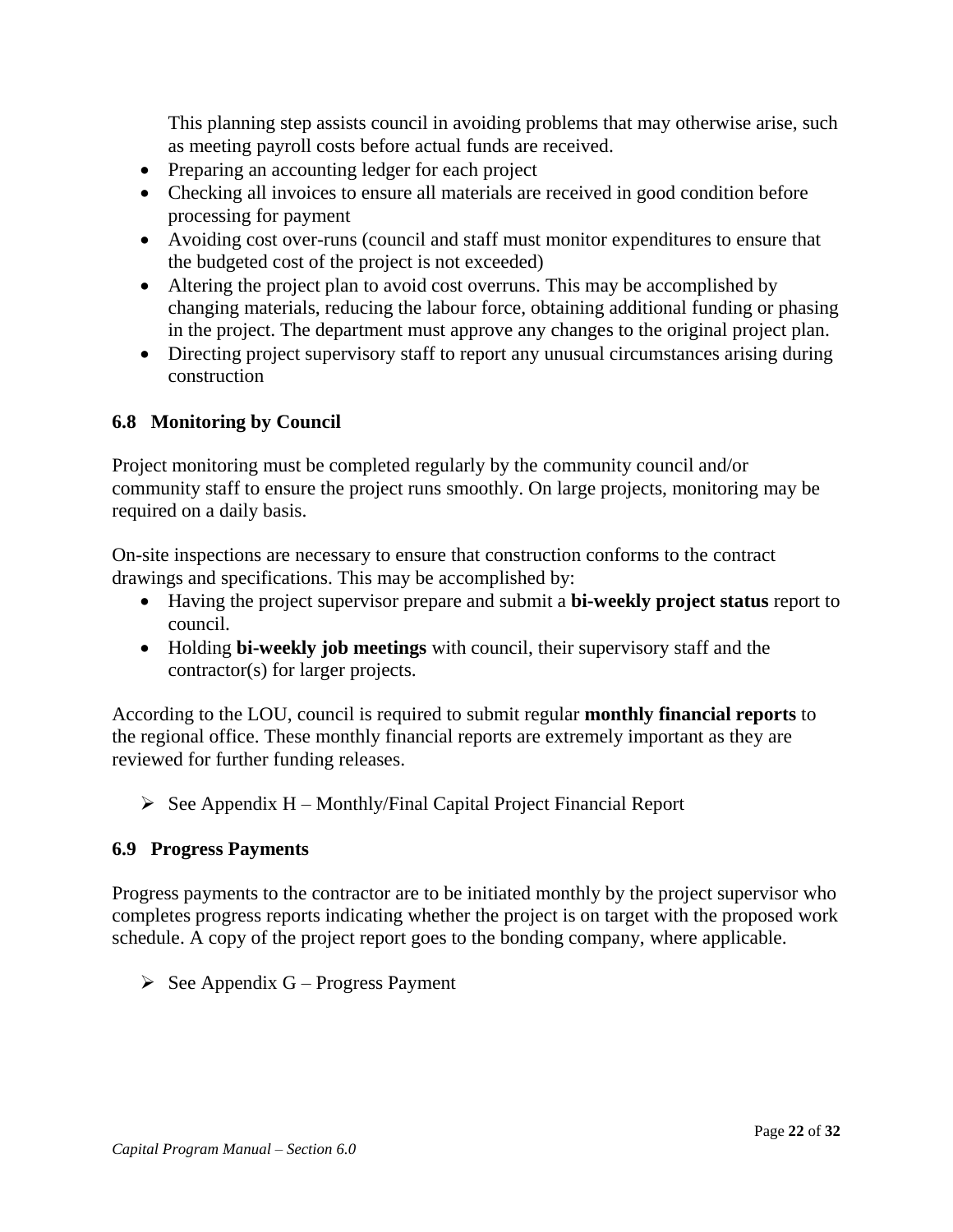### **6.10 Final Inspections and Acceptance**

In addition to regular site inspections throughout the project, a final inspection is required. It ensures the project has been completed according to the approved plan. Technical assistance may be obtained through the department.

**If the work is not completed** according to the plans and specifications, then final approval for payment is withheld until changes, alterations or completions occur. The project supervisor must describe such deficiencies to the contractor in writing. The project contact must ensure the deficiencies are recorded and addressed with the contractor and that the bonding company is informed of deficiencies.

**If the work is satisfactory**, the contractor must submit a Statutory Declaration to council indicating that all his/her liabilities have been paid in full. A letter from Workers' Compensation is also required to ensure that the contractor is in good standing.

Holdback of payment to the contractor must be made in accordance with the *Builders Liens Act.* Provided no builders' liens or trust claims have been filed within this 40 day period, the holdback may then be released.

A 'Crown contract' is when the owner of the land or structure is the Crown, a Crown agency or municipality. There is no requirement on the Crown to place the holdback into a joint account as per the *Builder's Liens Act*, instead the interest may be payable on the holdback in accordance with the amount prescribed by regulation.

The community administrative officer should contact the regional office for instructions on interest-earning accounts and subsequent payments. This will be handled by the Finance and Administration Branch.

### **6.11 Project Close Out**

Upon completion of the project, council is to ensure staff:

- Prepare a final report to be submitted to the department using the Monthly Capital Project Report (See Appendix H – Monthly/Final Capital Project Financial Report)
- Establish a file for pertinent documents and maintenance procedures
- Update community inventory records and arrange for insurance coverage (See the Local Government manual of Policies and Procedures, Policy G8, Community Inventory)
- Review the maintenance program including cost estimates (local operator training, schedule of work and activities, purchasing supplies and tools, budgeting for O&M)
- Ensure documentation for cost recovery of items such as GST is prepared
- Obtain the necessary occupancy permits for all public buildings
- Upon project close out, provide memo to the director of finance indicating the project is closed and finalized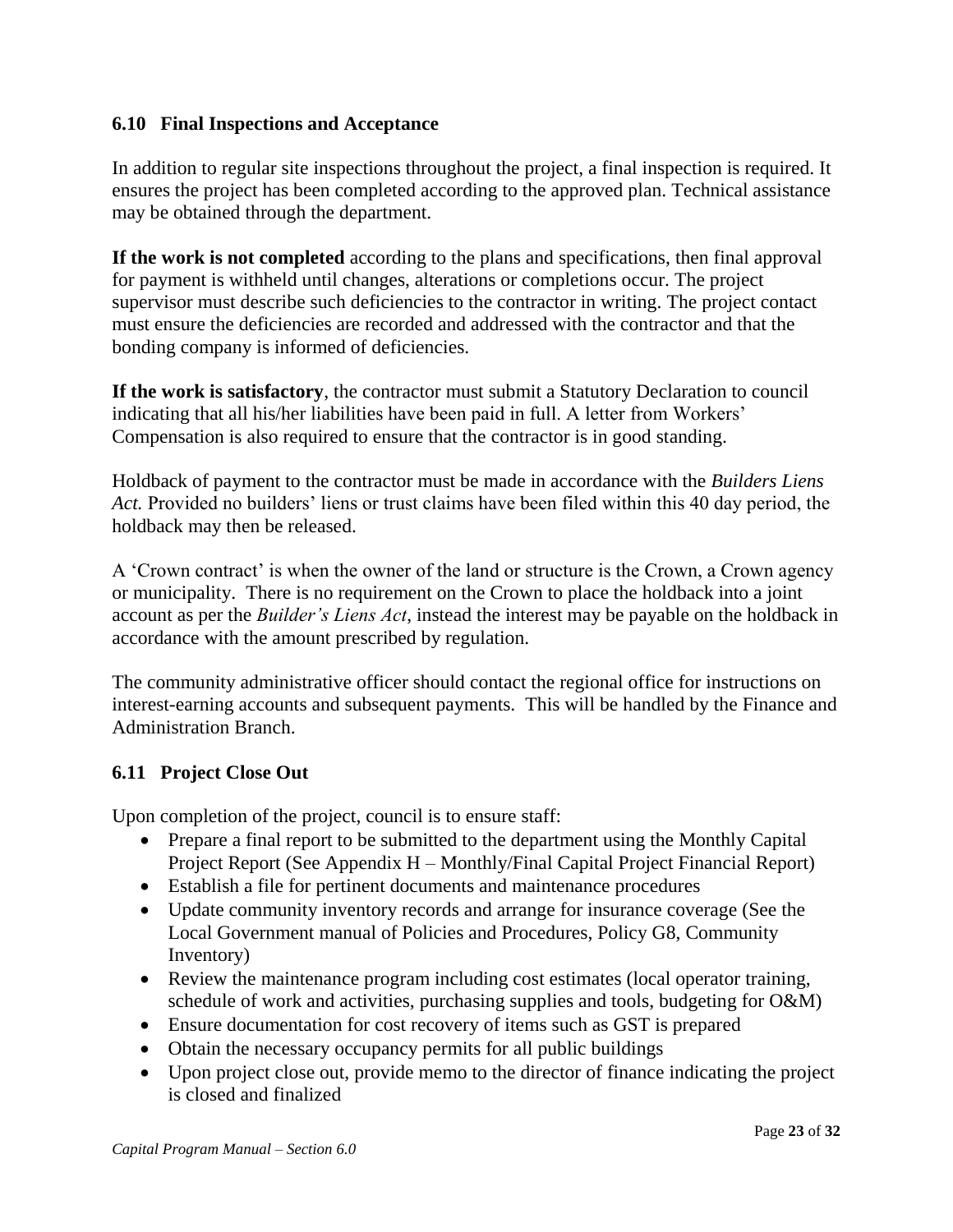# **7.0 Departmental Delivery**

Where a community council chooses not to administer and deliver a project, or the department determines the capability does not exist, the department delivers the project.

Departmental delivery means that the department hires and supervises the necessary project labour and trades, purchases and tenders services and materials according to government policy, maintains cost control and conducts final inspection and conveys acceptance where contracts are used.

The Aboriginal Procurement Initiative (API) guidelines must be adhered to for all department delivered capital projects, and purchases intended for communities. Please refer to the **API section** of these guidelines for more information or visit: [http://www.gov.mb.ca/mit/psb/api/ab\\_proc.html](https://www.gov.mb.ca/mit/psb/api/ab_proc.html)

The Agreement on Internal Trade (AIT) sets out a framework and defines the rules for procurement, which are based on the guidelines and principles of AIT and applies to tenders where procurement value equals or exceeds certain amounts. Please refer to the **AIT section** of these guidelines for more information or visit:

[http://www.gov.mb.ca/mit/psb/buysell/tradeagree.html](https://www.gov.mb.ca/mit/psb/buysell/tradeagree.html)

A project team may consist of the following consultants depending on the nature of the project:

- Technical & Public Works
- Municipal Development
- Environmental Services
- Workplace Safety & Health
- Community and Resource Development
- Protective Services
- Recreation and Wellness

The project team reports to the Manager of Technical Engineering or Environmental Services, and holds progress meetings bi-weekly on all active projects.

#### **7.1 General Approval for Departmental Financial Commitments**

Financial commitments, by way of contract, purchase or agreement, entered into on behalf of the Province of Manitoba must be consistent with applicable government policy.

Specific authority is delegated by the minister through Order-In-Council. Departmental employees are provided with certain limits of authority; within them they may commit public funds. All staff should be familiar with their authority limits. This information is available from Finance and Administration Branch.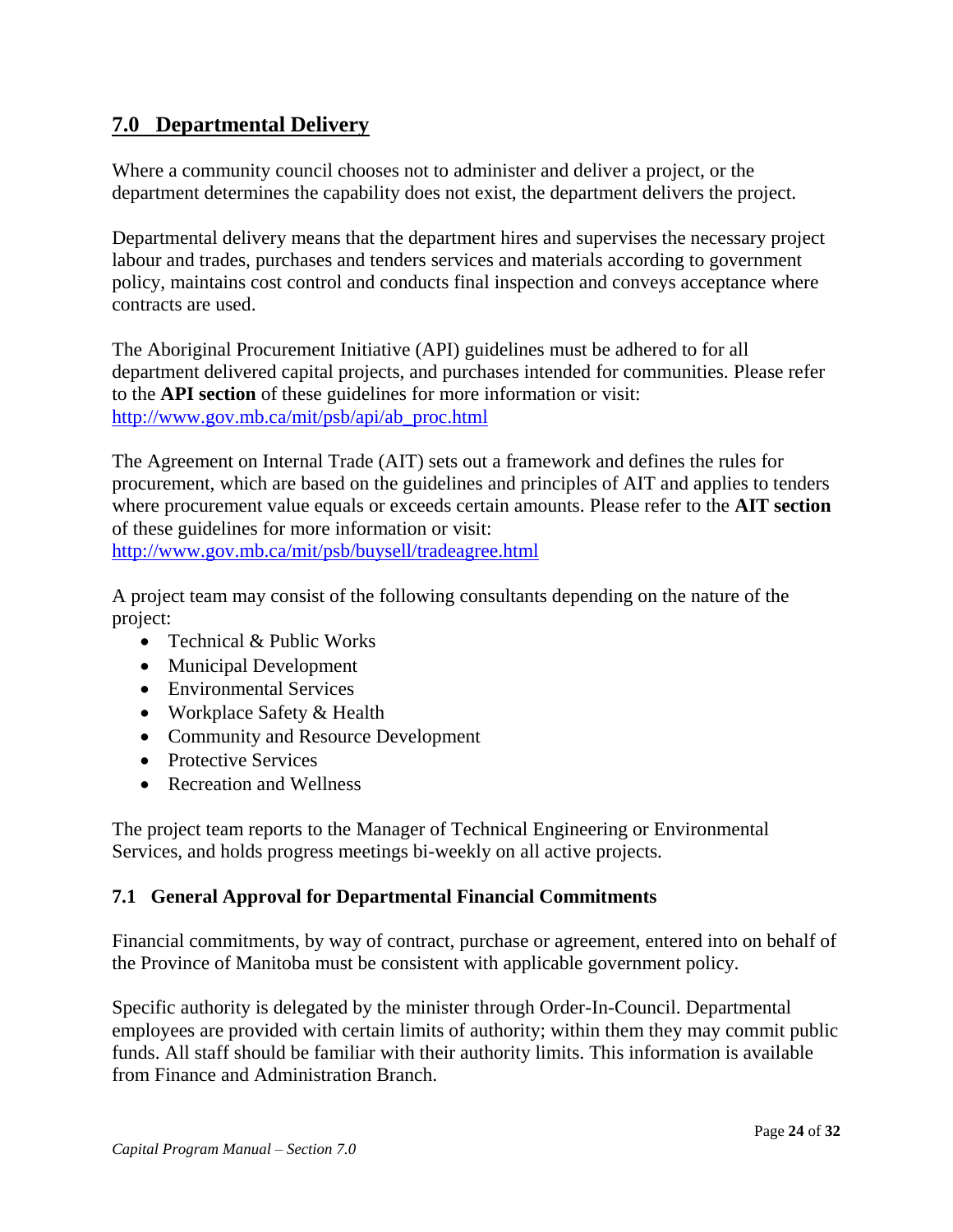### **7.2 Departmental Tendering**

All financial commitments must be tendered, unless tendering is not feasible. If not feasible approval to waive tenders must be obtained from the minister or designate. The tender package will contain the same information found in the **Tendering section** of these guidelines. All departmental advertising must be done by requisition for advertising purposes.

#### **7.2.1 Bonds**

Bonding will be required for complex projects. Refer to **Bonds section** in these guidelines for clarification of Material and Labour Payment Bonds and Performance Bonds.

### **7.3 Contract Award**

In awarding contracts or purchasing, obtaining the proper approval to enter into a financial commitment is necessary. Appropriate approvals must come from authorized personnel within government, depending upon the amount of the financial commitments and whether it was tendered.

#### **7.3.1 Contract Administration**

Upon award of a contract, an on-site meeting is to be held with the contractor, the community council or representative and technical and public works consultant. The purpose is to review the contract and discuss the work schedule submitted by the contractor before signing the contract.

Minutes of this meeting and the subsequent project site meeting are to be kept. They need to indicate who were involved, what was discussed and the contractor's proposed work schedule outlining activities and proposed time frames.

Subsequent project site meetings are to be held not less than once every two weeks to discuss concerns, progress of the project and corrective action, if required. Minutes are to be signed by the contractor and the technical and public works consultant. They are to be submitted to regional office.

The technical and public works consultant must emphasize that the project will be delivered according to the approved specifications and plans. No alterations to the plans will be accepted or paid for without prior written authorization by means of a change order.

All change orders to the contract must be approved by the signatories to the original contract (department, community council and contractor). The consulting engineer in charge and where required, the respective regulatory agencies should be given the opportunity to review the proposed changes as they may impact the nature of the project (Office of the Fire Commissioner with respect to building permits).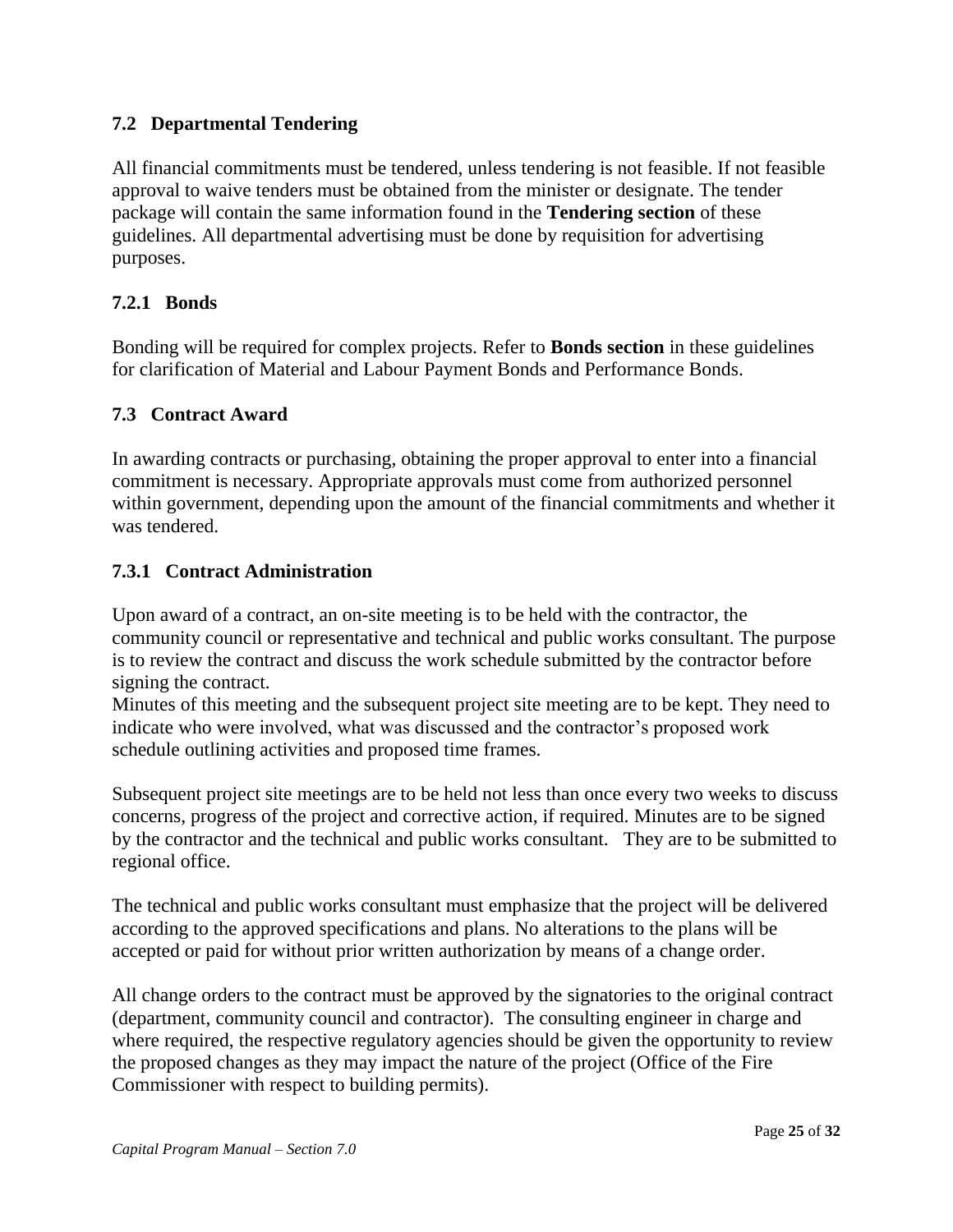Where changes are not financial in nature, Change Orders are required to identify a change from the approved contract.

 $\triangleright$  See Appendix E – Change Order

### **Note: All design changes must be approved by the engineer in charge and/or respective regulatory agencies**

### **7.3.2 Holdback**

Holdback of payment to the contractor must be made in accordance with the *Builders Liens Act.* Refer to the **Holdback section** of these guidelines for more details.

The project contact is responsible for record keeping and deposits to an interest-earning account as well as subsequent payments. Consultants should contact Financial and Administrative Services for assistance.

### **7.3.3 Purchasing of Goods**

Purchasing is a financial commitment, similar to a contract. Payment is made when goods are received. The same government policy applies to purchasing as indicated in the above **Contract Award section** of these guidelines.

Purchases by the department are to be made through the Procurement Services Branch of the Province of Manitoba. Most purchases for capital projects are made with a requisition through the regional administrator.

### **7.4 Cost Control**

The departmental employee assigned to a project manages it on behalf of the province within the approved project funds, keeping quality and economy in mind.

The project contact must ensure that the following takes place:

- Work schedules are prepared
- Financial plan (cash flow) is prepared
- Accounting ledgers are established
- On-site inspections occur to ensure construction conforms to contract drawings and specifications
- All invoices are checked to ensure all materials are received in acceptable condition prior to processing payment
- Expenditures are monitored to avoid cost over-runs
- Necessary on the job alterations are made to avoid cost over-runs
- Council is kept informed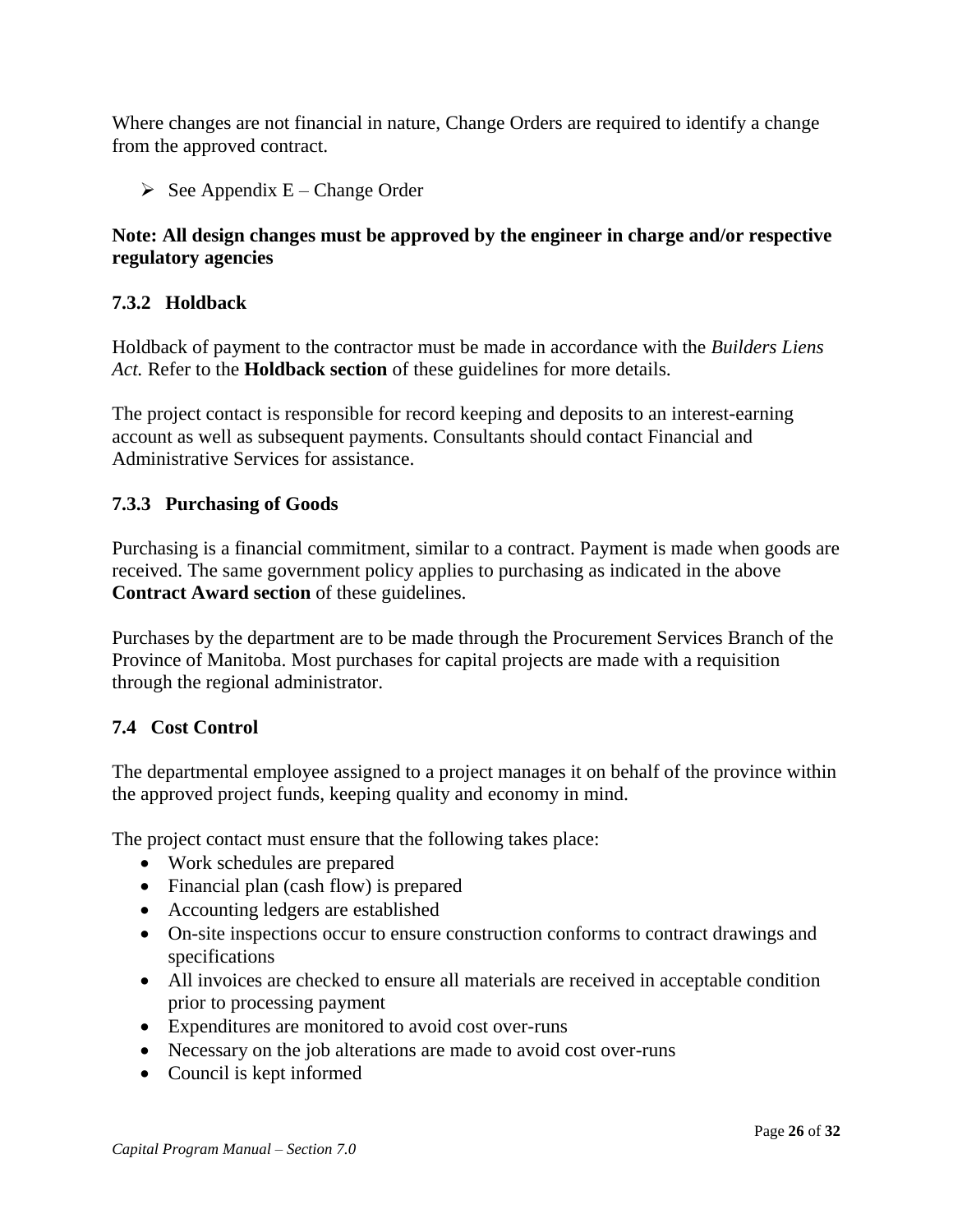### **7.5 Progress Payments**

Progress payments to the contractor are to be initiated monthly by the technical and public works consultant. Progress reports indicate whether the project is on target with the proposed work schedule.

A copy of the project report is submitted to the bonding company where applicable. Progress payments must include the statutory declaration and Workers Compensation Board (WCB) clearance.

 $\triangleright$  See Appendix G – Progress Payment

## **7.6 Final Inspection and Acceptance**

In addition to regular site inspections throughout the project, a final inspection is required to ensure the project has been completed according to approved plans. Where required, the Manager of Technical Engineering or Environmental Services makes a final inspection of the project.

If work is not acceptable according to the plans and specifications, then final approval for payment is withheld until changes, alterations or completions occur. The technical and public works consultant must describe such deficiencies to the contractor in writing, with a copy to the bonding company, where applicable.

If the work is satisfactory the contractor must submit a statutory declaration indicating that all his/her liabilities have been paid in full. A letter from WCB must also be obtained indicating that the contractor is in good standing.

Technical & public works project contact consultants are responsible for record keeping and deposits to an interest-earning account as well as subsequent payments. Consultants should contact Financial and Administrative Services for instructions.

## **7.7 Project Close Out**

The technical & public works project contact assigned to the project is responsible for completing a final Capital Project Financial Report.

 $\triangleright$  See Appendix H – Monthly/Final Capital Project Financial Report, which includes financial detail

The Project Contact will also complete the API Record of Assessment and submit to the regional administrator.

The regional administrator will submit record of assessments for all API projects or purchases to the Procurement Services Branch on a semi-annual basis.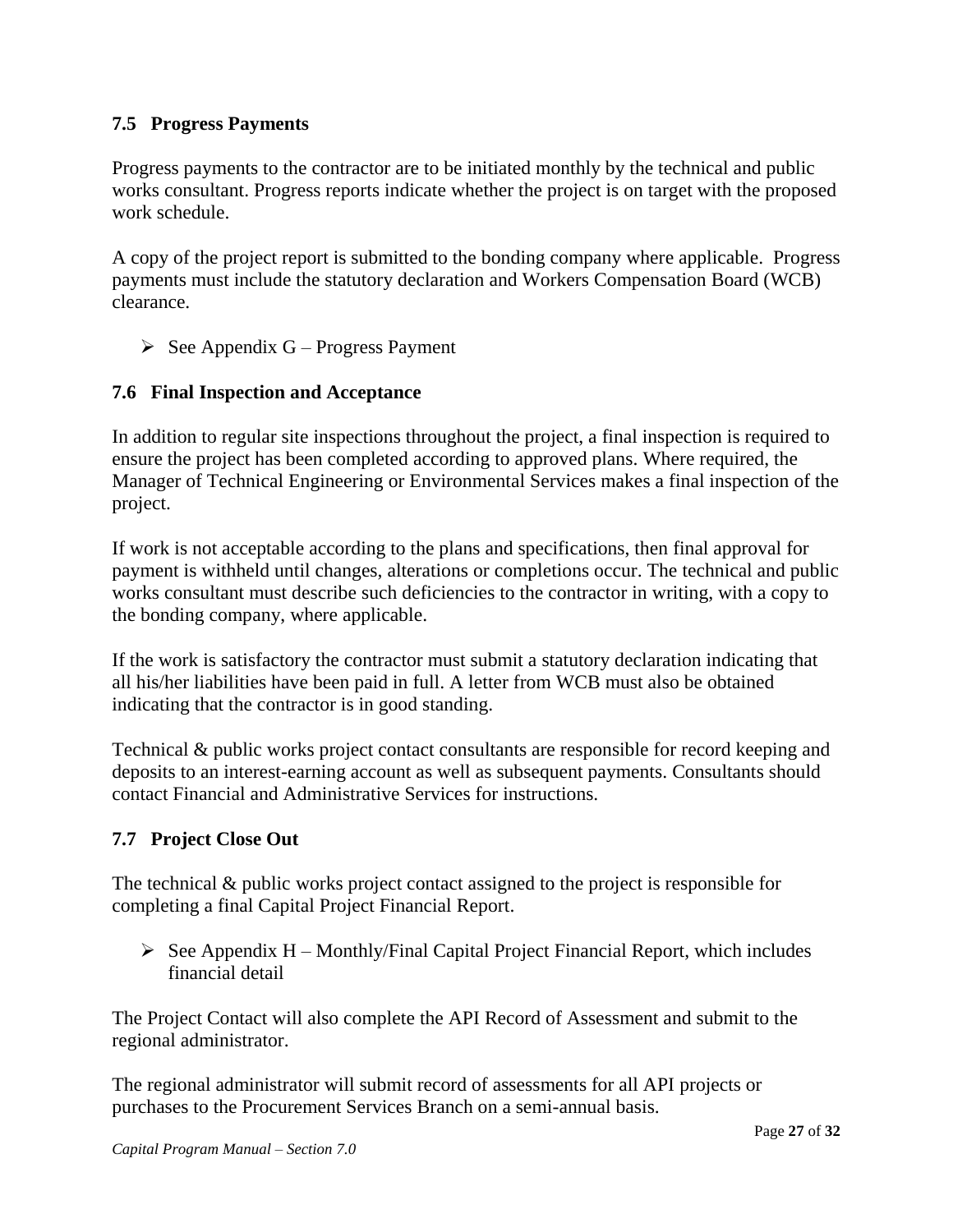As per Policy G8, Community Inventory, found in the Local Government Manual of Policies and Procedures the technical and public works consultant is responsible for completing the new asset input form as well as ensuring the council is updating their inventory. This ensures that the database is up-to-date for insurance purposes. The technical and public works consultant assists the community in establishing a maintenance program, including local operator training, schedule of maintenance activities and purchasing of necessary O&M supplies and tools.

# **8.0 Joint Delivery** (Community and Department)

This method of delivery combines the approaches outlined in **Community Delivery Section** and **Departmental Delivery Section** of these guidelines.

A Letter of Understanding (LOU) is the source document used to enter into this special arrangement. Attached to the LOU is an outline of the special conditions that defines who is responsible for each segment. This step will ensure everyone is aware of their responsibilities.

Depending upon the agreement, the appropriate information in either the community delivery or departmental delivery sections will apply.

It may be necessary to retain funds in the departmental capital appropriation if departmental engineering services (inspection costs) are required for advice or assistance.

## **9.0 Summary of Community Council Responsibilities**

- Community councils should deliver as many community capital projects as required and feasible.
- Communities identify their needs to the department in the five-year capital plans and capital project applications.
- To obtain funding for projects, councils should apply for projects from the five-year plan and forward the first intake of applications by the **first Monday in May.**  Councils must ensure they have applied the criteria and included documentation, proper justification and estimates when preparing the application.
- Communities should consult other interested parties (housing authorities, First Nations, adjoining communities, other government departments, etc.) to share their plans with the community.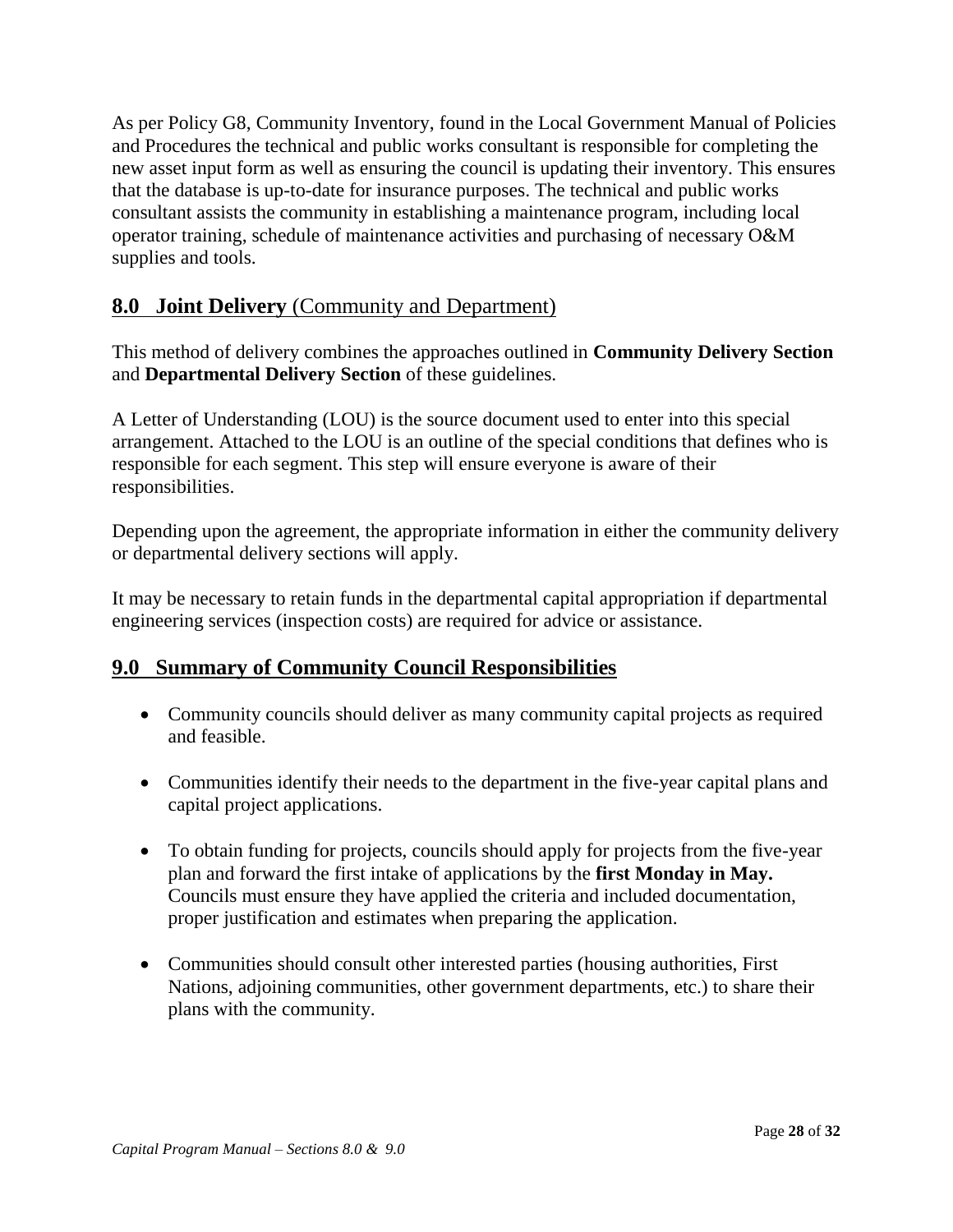- Although it is the community council who is responsible for managing the project, the project must be carried out in accordance with established legislation, regulation and departmental policies, within budget and design, and in consultation with the project contact.
- The community council must hire or appoint a project supervisor and ensure that the project supervisor carries out his/her duties accordingly. Council must be prepared to assign tasks, provide direction and be responsible for employee administration.
- Council should direct the project supervisor to prepare and submit a **bi-weekly project status report** to council. Bi-weekly project meetings should occur with council, supervisory staff and contractor(s) for larger projects.
- Council must ensure all contractors submit a workplace safety and health plan to the regional office within seven days.
- Holdback of payment to the contractor must be made in accordance with the *Builders Liens Act.* Refer to the **Holdback section** of these guidelines for more details. The project contact is responsible for record keeping and deposits to an interest-earning account as well as subsequent payments. Consultants should contact Financial and Administrative Services for assistance.
- As per the LOU, the community agrees to manage and expend approved project funds, keeping quality and economy in mind. Council and their staff must monitor expenditures to ensure that the project does not go over budget. Where an overexpenditure is anticipated, the community must inform the project contact and provide documentation and recommendations.
- Project monitoring must be completed regularly by the community council and/or staff to ensure the project runs smoothly. On large projects, monitoring may be required on a daily basis.
- Council is required to submit regular **monthly financial reports** to the department.
- Upon completion of the project, council is to ensure staff:
	- Prepare a final report to submit to the department using the Monthly Capital Project Report (see Appendix H – Monthly/Final Capital Project Financial Report)
	- Establish a file for pertinent documents and maintenance procedures
	- Update community inventory records and arrange for insurance coverage (see the Local Government Development Manual of Policies and Procedures, Policy G8, Community Inventory)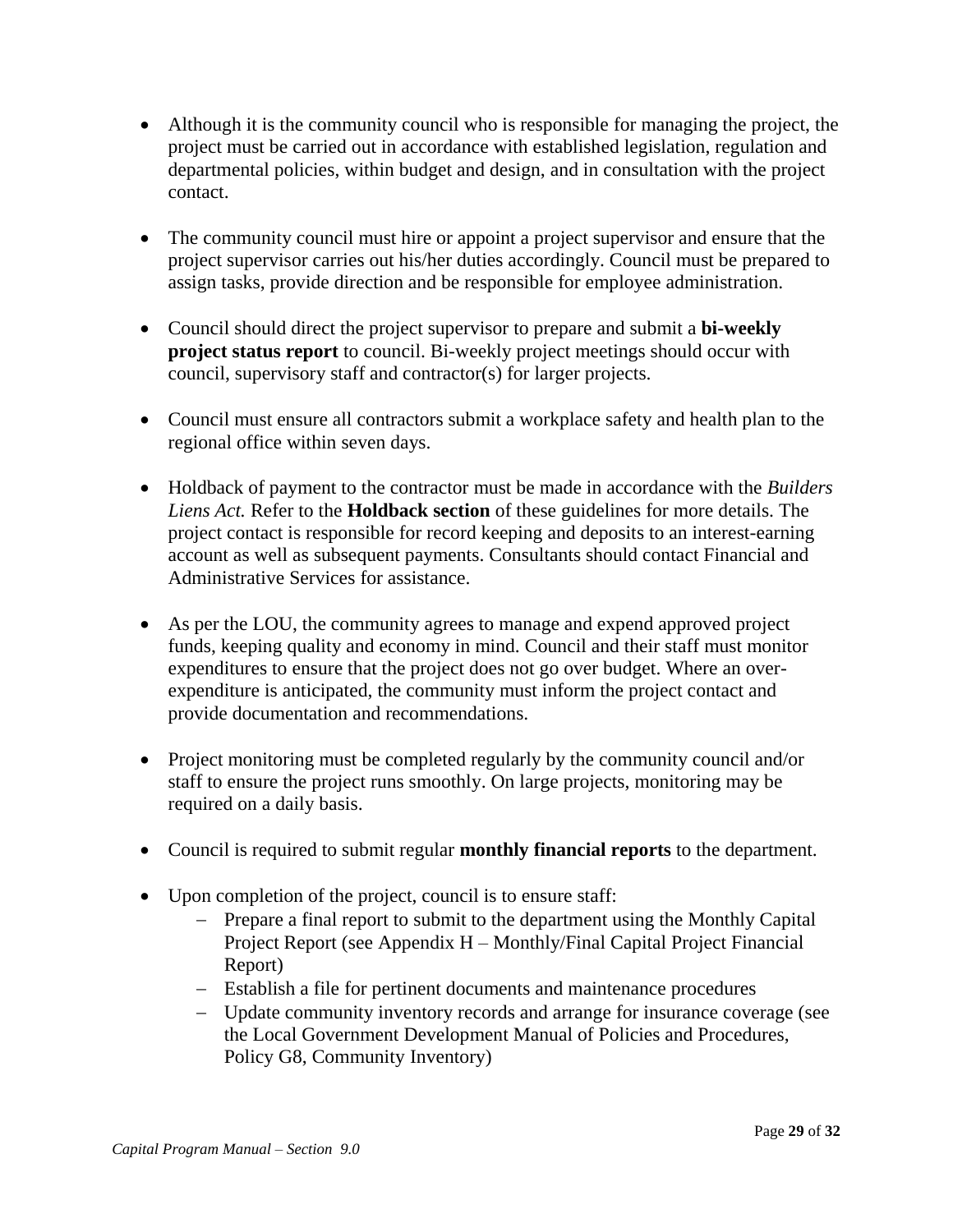- Prepare a maintenance program, including cost estimates (local operator training, schedule of work and activities, purchasing supplies and tools, budgeting for operations and maintenance)
- Ensure documentation for cost recovery of items such as GST is prepared
- Obtain the necessary occupancy permits for all public buildings

# **10.0 Summary of Departmental Employee Responsibilities**

### **Manager of Technical Engineering or Environmental Services**

- Coordinates project team
- Chairs bi-weekly project meetings
- Recommends legislative capital projects
- Monitors activities and assists community councils in preparing a five-year plan
- Works in consultation with the project team to establish awareness of what is taking place, ensuring problems may be picked up at an early stage

### **Technical and Public Works Consultant**

- Has overall project management responsibility to see that council completes the project in accordance with approved design and within project funding
- Monitors activities and assists community councils in preparing five-year capital plan
- Liaise with Manitoba Labor and Immigration during construction
- Works in consultation with the project team to establish awareness of what is taking place, ensuring problems may be picked up at an early stage
- Assists the community in preparing designs and estimates of capital applications
- Arranges for engineering assistance or advice for the community
- Assists the Manager of Technical Engineering or Environmental Services, in delegating the delivery of capital projects to communities
- Arranges for job-site meetings with the council to discuss method of project delivery, once project funds are approved
- Monitors all assigned projects within the region for quality and budget
- Provides regular progress reports to the department for each assigned project
- Assists councils in establishing and maintaining a preventative maintenance program which includes identifying funds for operation and maintenance, training operators, developing maintenance schedules, purchasing maintenance tools and updating the database
- Submits Record of Assessment (API) to the regional administrator upon completion of the project or as requested
- Initiates LOU in consultation with municipal development consultant
- Monitors financial activities of council to ensure finances are in place and being spent in accordance with project plans
- Reviews and certifies invoices for payment in consultation with the municipal development consultant and submits to regional director for payment
- Conducts workshops on project planning and delivery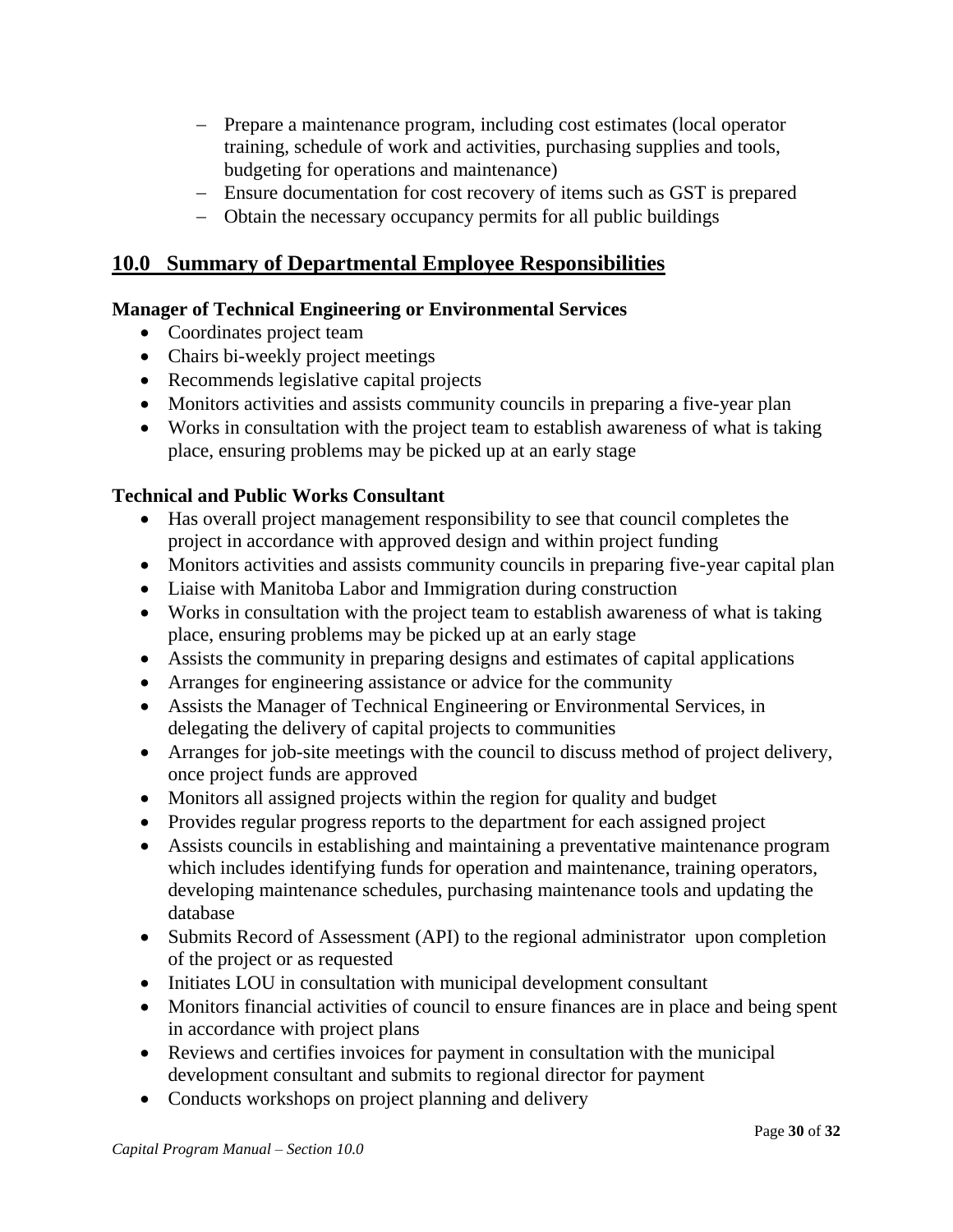#### **Environmental Services Consultant**

- Initiates water, wastewater and solid waste license and permit applications
- Ensures compliance with existing license and permits
- Provides input on new and proposed changes to environmental regulations
- Provides input on legislative capital requirements

### **Workplace Safety & Health Consultant**

- Provides input on construction safety plans
- Ensures safety equipment, personal protective equipment and excavation permits are in place
- Receives and files safety meeting minutes
- Performs periodic safety inspections during excavations and construction

#### **Municipal Development Consultant**

- Provides input in assessing the capability of council and the administration to determine the best method of delivery
- Initiates pre-meeting with departmental consultants to determine project roles and responsibilities
- Assist community administrative officer with accounting for capital projects, as required
- Initiates LOU in consultation with technical and public works consultant
- Reviews and certifies invoices for payment in consultation with the technical and public works consultant and submits to regional director for payment
- Monitors financial activities of council to ensure finances are in place and being spent in accordance with project plans

#### **Protective Services Consultant**

- Provides input on fire hall requirements with regards to fire truck storage, training areas, etc.
- Provides building fire code requirements
- Initiates building permit application with the Office of the Fire Commissioner and performs periodic inspections during building construction

#### **Community Resource and Development Consultant**

- Initiates land reservations
- Provides current land leases, reservations, sub divisions and easement information for the project area

#### **Recreation and Wellness Consultant**

- Provides community with information on available grants, such as Community Places Program, etc.
- Assists the project team with arena/rink sizes, etc.